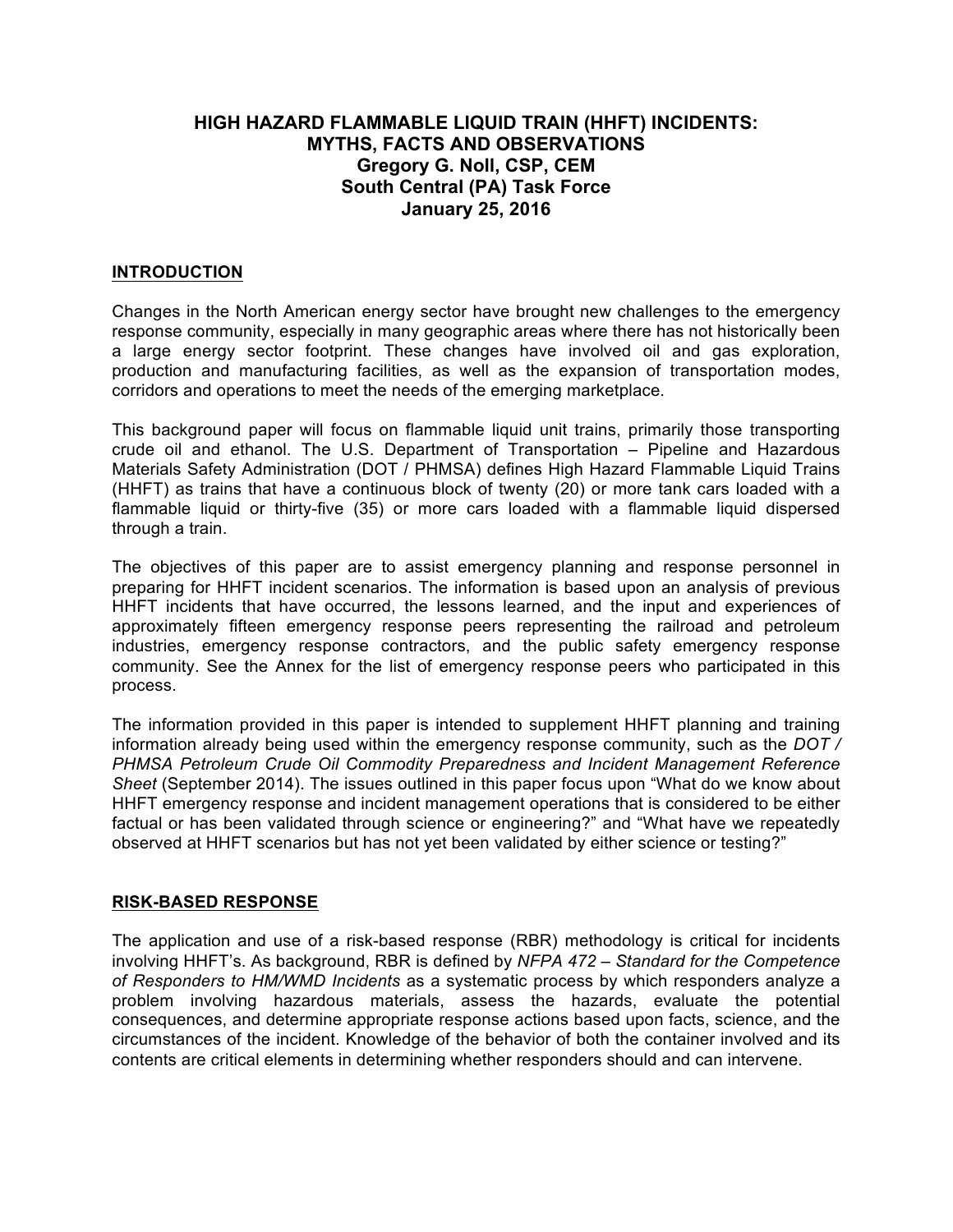Most fire departments have a fundamental understanding and familiarity with flammable and combustible liquids, as they represent the most common class of hazardous materials encountered. The size, scope and complexity of the problems posed by a HHFT incident will challenge virtually all emergency response organizations, and have a direct influence upon the possible strategies and tactics that may be employed by the Incident Commander and Unified Command.

The HHFT lessons learned (i.e., facts and observations) outlined in this paper will be broken into the following five categories: Planning, The Products, The Containers, Incident Management, and Tactical Considerations.

### **I. PLANNING CONSIDERATIONS**

The following general observations can be made as it pertains to local-level planning for HHFT incidents.

- Future HHFT movements will be influenced by economics, market forces and political decisions. While there will be some variation in the total number of tank car movements, the HHFT issue will likely challenge communities well into the future. Even as new transmission pipelines are approved and constructed, the continued movement of both crude oil and ethanol HHFT's from their source to refineries and the marketplace is likely to continue.
- The number of tank cars involved in a HHFT derailment scenario will be dependent upon a number of factors, including train speed, train make-up and track configuration (e.g., curve, grade).
- Pre-incident relationships between emergency responders and their railroad points-ofcontact is a critical element in establishing the trust and credibility needed during a major response. By reviewing commodity flow studies, transportation corridor assessments and operational capability assessments, responders can determine and prioritize the overall risks posed by different scenarios to their community.
- The basic approach for managing HHFT incidents is not much different than other hazmat response scenarios – do not under-estimate the need or the value of basic HM-101 skills. Knowledge of the product, its container and the environment will be critical in evaluating response options using a risk-based response process. Response challenges will primarily focus on the location of the incident, the amount of product involved, the size of the initial problem, and the amount, type and nature of resources necessary for fire control, spill control, clean-up and recovery.

# **II. THE PRODUCTS**

The following facts can be identified with respect to crude oils and ethanol as found in HHFT scenarios:

• When removed from the ground, crude oil is often a mixture of oil, gas, water and impurities (e.g., sulfur). The viscosity of the crude oil and its composition will vary based upon the oil reservoir from which it is drawn, well site processing, and residence time in storage tanks.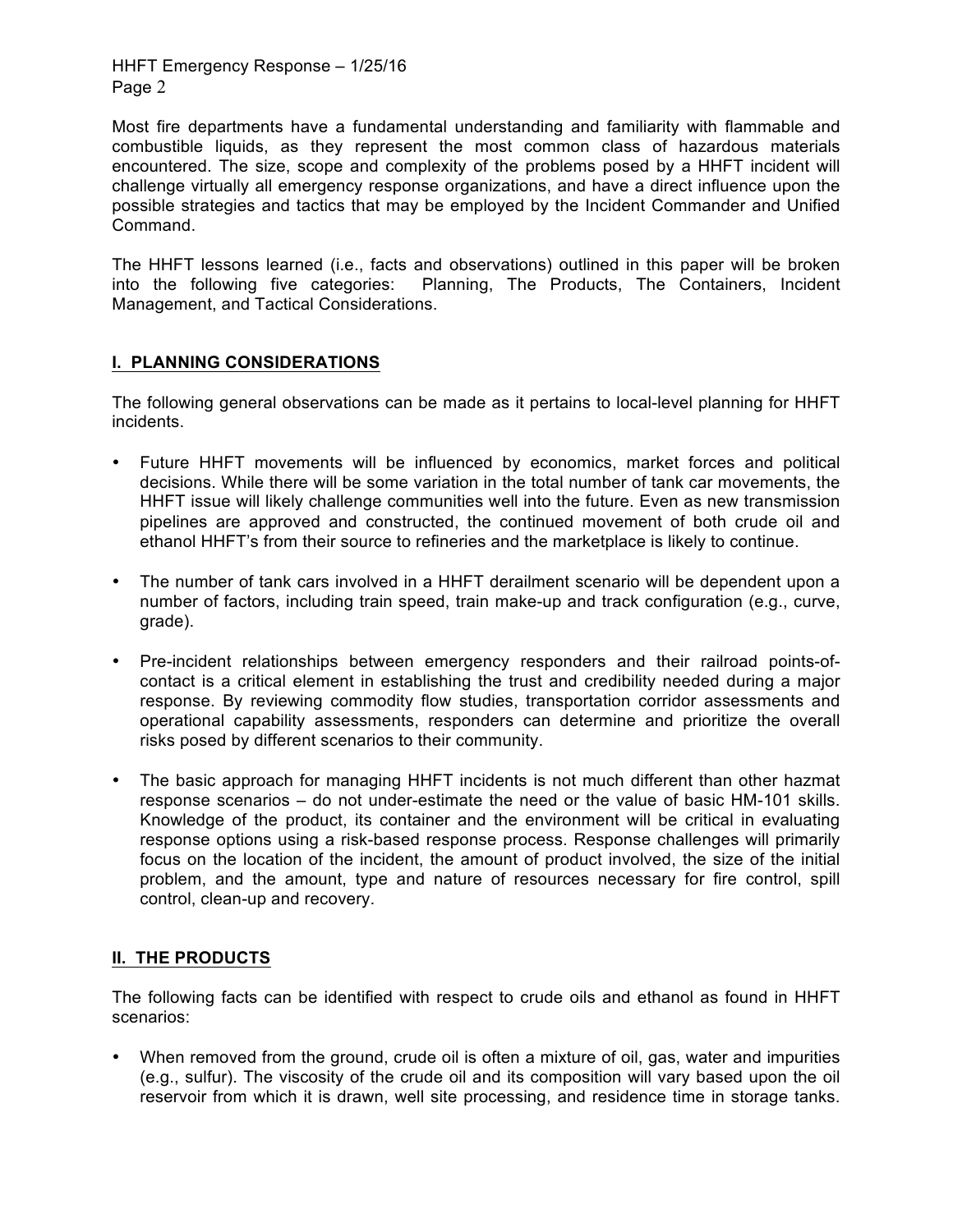When transferred into a storage tank or a railroad tank car, it is often a mixture of crude oil and related constituents drawn from various locations and even different producing formations.

It is impossible to determine from which well site any one individual rail car load has originated. Shipments of crude oil are analyzed at the loading location and will have a certification of analysis for the mixture that is loaded on the train. While primarily used for refinery engineering purposes the certificate of analysis includes a characterization of the crude oil and its fractions, and can provide critical information on how the crude oil will behave in a water-borne spill scenario.

• Emergency responders must have a basic understanding of the physical properties (i.e., how it will behave) and chemical properties (i.e., how it will harm) of the materials involved. Considerations should include (a) whether the crude oil is a light or heavy crude oil (in terms of viscosity), and (b) if the crude is a sweet or sour crude oil. **Table 1** (see pages 4-5) provides an overview of the common types of crude oils currently being encountered in HHFT incidents.

The viscosity of petroleum liquids is often expressed in terms of American Petroleum Institute or API gravity, which is a measure of how heavy or how light a petroleum liquid is as compared to water. Water has an API gravity of 10: if the gravity is greater than 10 the petroleum product is lighter and will float on water; if less than 10 it is heavier and will sink. Crude oils are classified by the petroleum industry into the following general categories based upon their API gravity:

| <b>Viscosity</b> | <b>API Gravity</b> |
|------------------|--------------------|
| Light            | $> 31^{\circ}$     |
| Medium           | 22 to $31^\circ$   |
| Heavy            | $< 22^{\circ}$     |
| Extra Heavy      | $~<$ 10 $^{\circ}$ |

Sour crude oil is a crude oil containing a large amount of sulfur (greater than 0.5% hydrogen sulfide concentrations) and may pose a toxic inhalation hazard. Hydrogen sulfide levels can be an issue in a spill scenario, with higher concentrations typically been found within the container or directly outside of a tank car opening.

Shale crude oils tend to be a light sweet crude oil with a low viscosity, low flashpoint, and benzene content. Shale crudes may also have the possibility of producing significant amount of  $C_6$  - hexane in some locations. In contrast, oil sands crude oils (e.g., Alberta Tar Sands, bitumen) tend to be a heavier crude oil with an API gravity of approximately 8°. Canadian tar sand crudes also tend to be sour unless they have been partially refined before being loaded onto tank cars.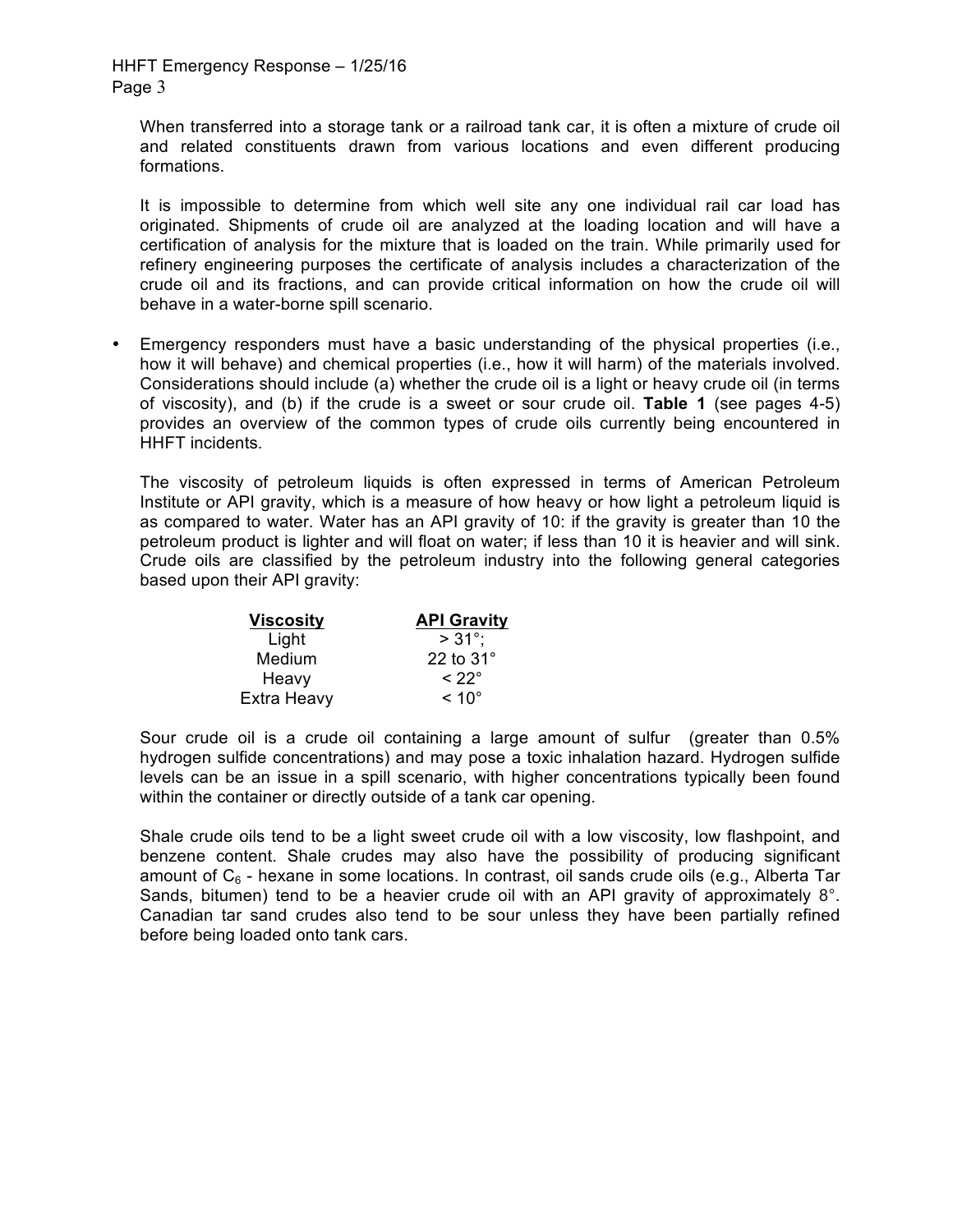| <b>TABLE 1</b>                                                          | <b>LIGHT SWEET</b><br><b>CRUDE OIL</b>                                      | <b>DILBIT/SYNBIT</b><br><b>(BITUMEN WITH</b><br>DILUENT*)                | <b>BITUMEN</b><br>(OIL SANDS)                                                                                          | <b>DILUENT</b>                          |
|-------------------------------------------------------------------------|-----------------------------------------------------------------------------|--------------------------------------------------------------------------|------------------------------------------------------------------------------------------------------------------------|-----------------------------------------|
| <b>TRANSPORTED AS</b><br><b>HAZMAT</b>                                  | Yes - DOT Class 3,<br>UN1267 (ERG Guide No.<br>128)                         | Yes - DOT Class 3,<br>UN1267 (ERG Guide No.<br>128)                      | Maybe - DOT Class 9,<br>UN3257 (ERG Guide No.<br>128) If shipped above 212<br><sup>o</sup> F and below its flash point | Yes - DOT Class 3,<br>UN1268 or UN 3295 |
| <b>FLASH POINT</b>                                                      | Varies: -30°F - 104°F                                                       | Range: $0.4^{\circ}$ F (dilbit) - $68^{\circ}$<br>F (synbit)             | $330^{\circ}$ F                                                                                                        | $\leq$ -30 $\degree$ to -4F $\degree$ F |
| <b>BOILING POINT</b>                                                    | Varies: $PGI = 95^{\circ}F,$<br>$PGII = 95^{\circ}F$                        | $95^{\circ}$ F - $>500^{\circ}$ F                                        | $554^{\circ}$ F                                                                                                        | 100 - 118°F                             |
| <b>REID VAPOR</b><br><b>PRESSURE</b>                                    | 8 - 14 psi                                                                  | 11 psi                                                                   | 4 psi                                                                                                                  | 8 - 14 psi                              |
| <b>VISCOSITY** IN</b><br><b>CENTIPOISE (CPS)</b><br>@ ~75 $^{\circ}$ F: | 6-8 (Low - Flowable)                                                        | 60-70 (Low - Flowable)                                                   | 100,000-1,000,000<br>(very high - semi solid<br>when cold)                                                             | 6-8 (Low - Flowable)                    |
| <b>API GRAVITY</b>                                                      | <b>Bakken</b><br>$40^\circ$ - $43^\circ$                                    | Will vary based on amount<br>of diluent; approximately<br>$20^\circ$     | Approximately 8°                                                                                                       |                                         |
| <b>SPECIFIC GRAVITY</b>                                                 | $0.80 - 0.8$<br>(Floats on water)                                           | 0.90-0.98 Initially<br>(Floats then sinks as light<br>ends volatilize)   | $0.95 - 1.05$<br>(Will sink in Salt Water;<br>Likely to sink in Fresh<br>Water)                                        | 0.480-0.75<br>(Floats on water)         |
| <b>VAPOR DENSITY</b>                                                    | 1.0 - 3.9 (Heavier than Air)                                                | >1 (Heavier than Air)                                                    | >1 (Heavier than Air)                                                                                                  | 1.0 - 3.9 (Heavier than Air)            |
| <b>HYDROGEN</b><br><b>SULFIDE</b>                                       | 0.00001% (potential to<br>accumulate as $H_2S$ in head<br>space of vessels) | <0.1% (potential to<br>accumulate as $H_2S$ in head<br>space of vessels) | <b>Negligible (contains)</b><br>bonded sulfur, generally<br>not available as $H_2S$ )                                  | < 0.5                                   |
| <b>BENZENE</b>                                                          | Generally <1.0%                                                             | $0\% - 5\%$                                                              | Negligible (Monitor,<br>however it should not be a<br>concern)                                                         | $0\% - 5\%$                             |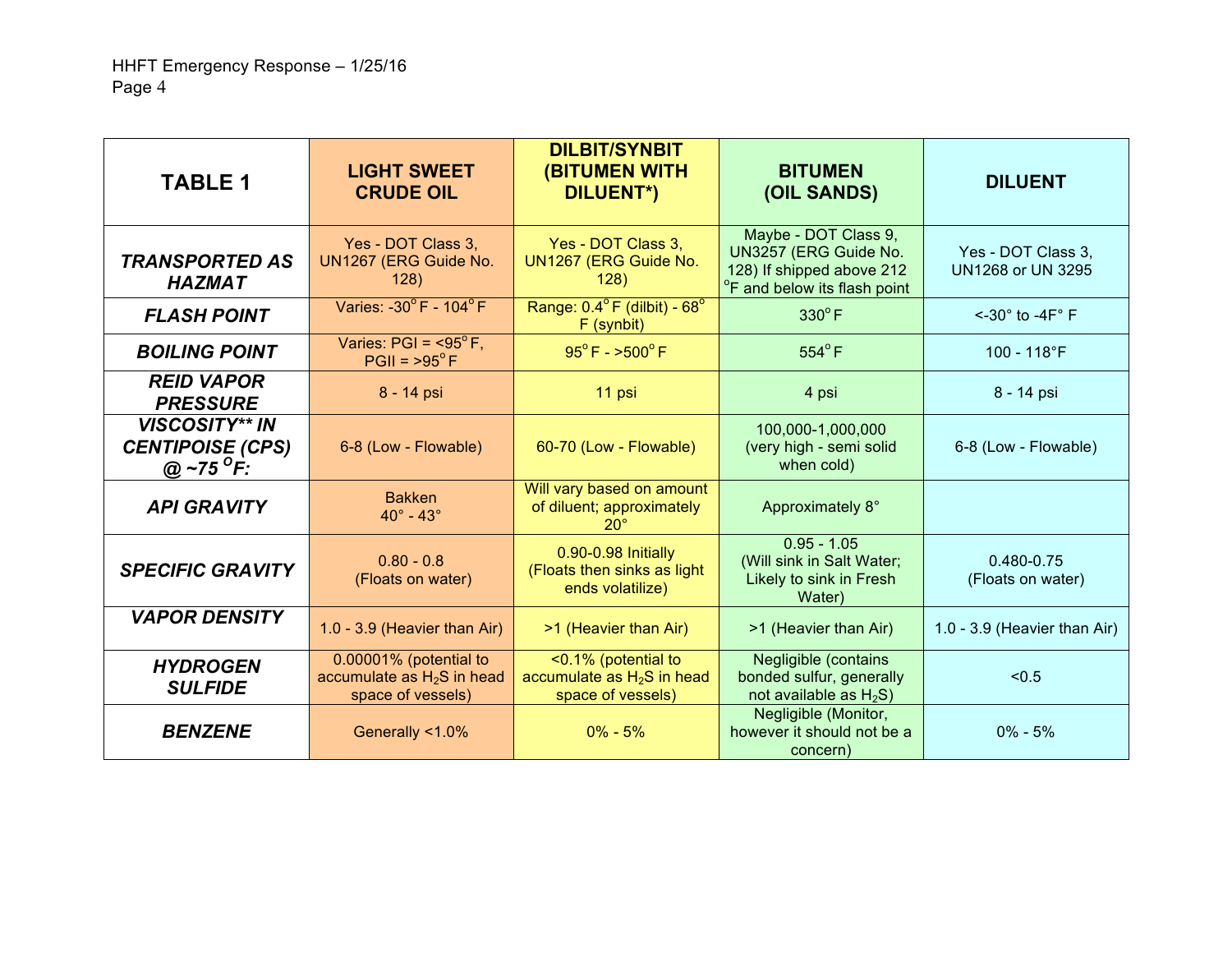| <b>TABLE 1</b><br>(continued)                                                  | <b>LIGHT SWEET</b><br><b>CRUDE OIL</b>                                                                                                                                                                                                    | <b>DILBIT/SYNBIT</b><br><b>(BITUMEN WITH</b><br><b>DILUENT*)</b>                                                                                                                                                                   | <b>BITUMEN</b><br>(OIL SANDS)                                                                                                                                                                                                       | <b>DILUENT</b>                                                                                                                                                                                                                     |
|--------------------------------------------------------------------------------|-------------------------------------------------------------------------------------------------------------------------------------------------------------------------------------------------------------------------------------------|------------------------------------------------------------------------------------------------------------------------------------------------------------------------------------------------------------------------------------|-------------------------------------------------------------------------------------------------------------------------------------------------------------------------------------------------------------------------------------|------------------------------------------------------------------------------------------------------------------------------------------------------------------------------------------------------------------------------------|
| <b>EVAPORATION</b><br><b>RATE</b><br><b>(TEMPERATURE</b><br><b>DEPENDENT</b> ) | >1 (High Evaporation<br>Rate)                                                                                                                                                                                                             | <b>Diluent will evaporate</b><br>quickly, Bitumen will not<br>evaporate                                                                                                                                                            | <b>None</b>                                                                                                                                                                                                                         | >1 (High Evaporation<br>Rate)                                                                                                                                                                                                      |
| <b>SOLUBILITY</b>                                                              | Low to Moderate                                                                                                                                                                                                                           | <b>Moderate</b>                                                                                                                                                                                                                    | <b>Extremely Low</b>                                                                                                                                                                                                                | <b>Slightly Soluble</b>                                                                                                                                                                                                            |
| <b>WEATHERING</b>                                                              | Quickly                                                                                                                                                                                                                                   | <b>Diluent weathers fairly</b><br>quickly, will then form Tar<br><b>Balls</b>                                                                                                                                                      | Very Slow - Like Asphalt                                                                                                                                                                                                            | Quickly                                                                                                                                                                                                                            |
| <b>RESIDUES</b>                                                                | <b>Films and Penetrates</b>                                                                                                                                                                                                               | <b>Films and Penetrates -</b><br>residue is very persistent                                                                                                                                                                        | <b>Heavy Surface</b><br>contamination - very<br>Persistent                                                                                                                                                                          | <b>Films and Penetrates</b>                                                                                                                                                                                                        |
| <b>AIR MONITORING</b>                                                          | <b>LEL</b> (combustible gas<br>indicator), Benzene (direct<br>read or tubes), $H_2S$ (direct<br>read or tubes)                                                                                                                            | <b>LEL</b> (combustible gas<br>indicator), Benzene (direct<br>read or tubes), $H_2S$ (direct<br>read or tubes)                                                                                                                     | <b>LEL</b> (combustible gas<br>indicator), Benzene (direct<br>read or tubes), $H_2S$ (direct<br>read or tubes)                                                                                                                      | LEL (combustible gas<br>indicator), Benzene (direct<br>read or tubes), $H_2S$ (direct<br>read or tubes)                                                                                                                            |
| <b>RECOMMENDED</b><br><b>RESPONDER PPE</b>                                     | <b>Clothing: Turnout</b><br><b>Gear/Nomex Coveralls</b><br>(subject to task and air<br>monitoring)<br><b>Respiratory Protection:</b><br><b>SCBA/APR/Nothing</b><br>(subject to Task &<br>benzene, $H_2S$ & particulate<br>concentrations) | <b>Clothing: Turnout</b><br><b>Gear/Nomex Coveralls</b><br>(subject to task and air<br>monitoring)<br><b>Respiratory Protection:</b><br>SCBA/APR/Nothing<br>(subject to Task &<br>benzene, $H_2S$ & particulate<br>concentrations) | Clothing: Thermal<br>Protection (if hot)/Nomex<br>Coveralls (subject to task<br>and air monitoring)<br><b>Respiratory Protection:</b><br>SCBA/APR/Nothing<br>(subject to Task &<br>benzene, $H_2S$ & particulate<br>concentrations) | <b>Clothing: Turnout</b><br><b>Gear/Nomex Coveralls</b><br>(subject to task and air<br>monitoring)<br><b>Respiratory Protection:</b><br>SCBA/APR/Nothing<br>(subject to Task &<br>benzene, $H_2S$ & particulate<br>concentrations) |
| <b>COMMUNITY,</b><br><b>WORKER &amp;</b><br><b>RESPONDER</b><br><b>SAFETY</b>  | Flammability, Benzene,<br>LEL, $H_2S$                                                                                                                                                                                                     | Flammability, Benzene,<br>LEL, H <sub>2</sub> S, PAH's (poly-<br>aromatic hydrocarbons)                                                                                                                                            | $H2S$ , PAH's (poly-aromatic<br>hydrocarbons)                                                                                                                                                                                       | Flammability, Benzene,<br>LEL, $H_2S$                                                                                                                                                                                              |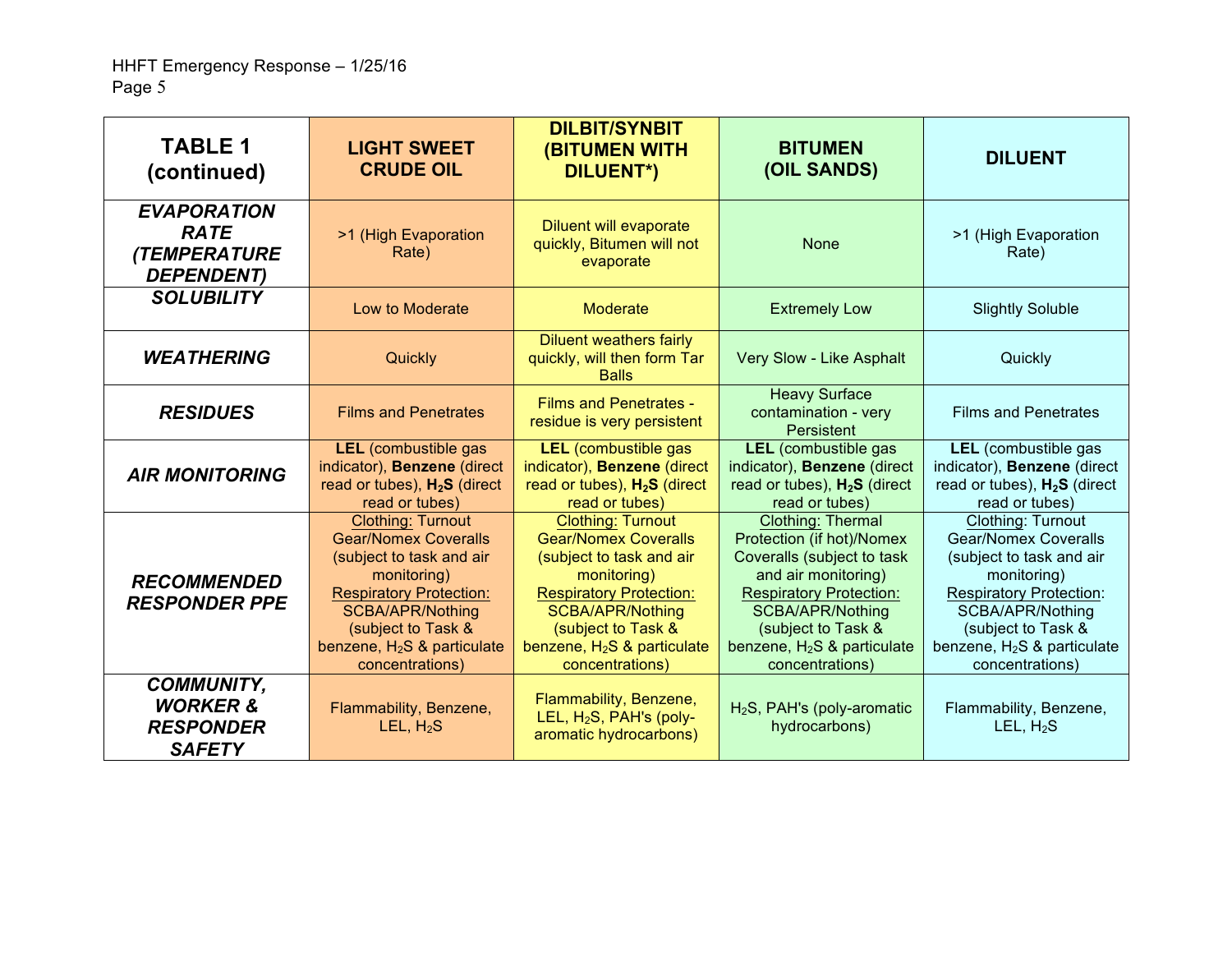• Bitumen is a tar-like material that is extracted from tar sands. It is highly viscous and must be heated to make it flow. The majority of bitumen being extracted in North America originates in Alberta, Canada.

In order to transport bitumen, a diluent is usually added to decrease the viscosity and density of the crude oil. The most commonly used diluent is natural gas condensate (liquid byproduct of natural gas processing). Typically these mixtures are 70% bitumen and 30% diluent, resulting in a API gravity of less than 22°. A second type of diluent is synthetic crude oil, which results in a bitumen (50%) / synthetic crude oil (50%) mixture called "synbit." At a 2010 pipeline incident in Michigan involving bitumen, responders reported the presence of floating oil, submerged oil, and sunken oil. Incident experience has noted that the behavior of bitumen oils in water will ultimately depend upon the density of the oil, weathering, and the turbulence of the water.

- Responders will likely have environmental challenges for water-borne spill scenarios involving crude oil and ethanol, especially if the incident impacts a navigable waterway. Ethanol has a very low persistence and will evaporate or dissolve into the water column. In contrast, crude oil will weather and leave a very persistent heavy residue. These differences will require different spill response tactics.
- In analyzing previous incidents involving fire, crude oil and ethanol data points have essentially matched each other in terms of container behavior, container failures, and response experiences.
- Air monitoring results at both incidents and test fires have shown that the products of combustion (i.e., soot and particulates) from crude oil and ethanol fires have not been significantly different than those seen at fires involving Class A materials.<sup>1</sup>
- Considerable research and experience exists on crude oil firefighting, especially as it pertains to crude oil storage tank firefighting and the behavioral concepts of frothover, slopover and boilover.

Frothovers and slopovers can be a safety issue when applying extinguishing agents, especially in the later stages of a crude oil tank car fire. Application of foam and water in the later stages of a crude oil tank car fire can result in some of the tank car contents spewing out of tank car openings.

In contrast, the risk of a boilover at a crude oil derailment scenario remains subject to debate. Questions exist on whether the findings seen in crude oil storage tank firefighting can be directly extrapolated to HHFT scenarios. As background, in order for a boilover to occur in a storage tank scenario, three criteria are needed:

- $\circ$  The oil must have a range of light ends and heavy ends capable of generating a heat wave;
- o The roof must be off of the tank (i.e., full surface fire); and
- $\circ$  A water bottom (i.e., water at the bottom of the tank) necessary for the conversion of the water to steam (1,700:1).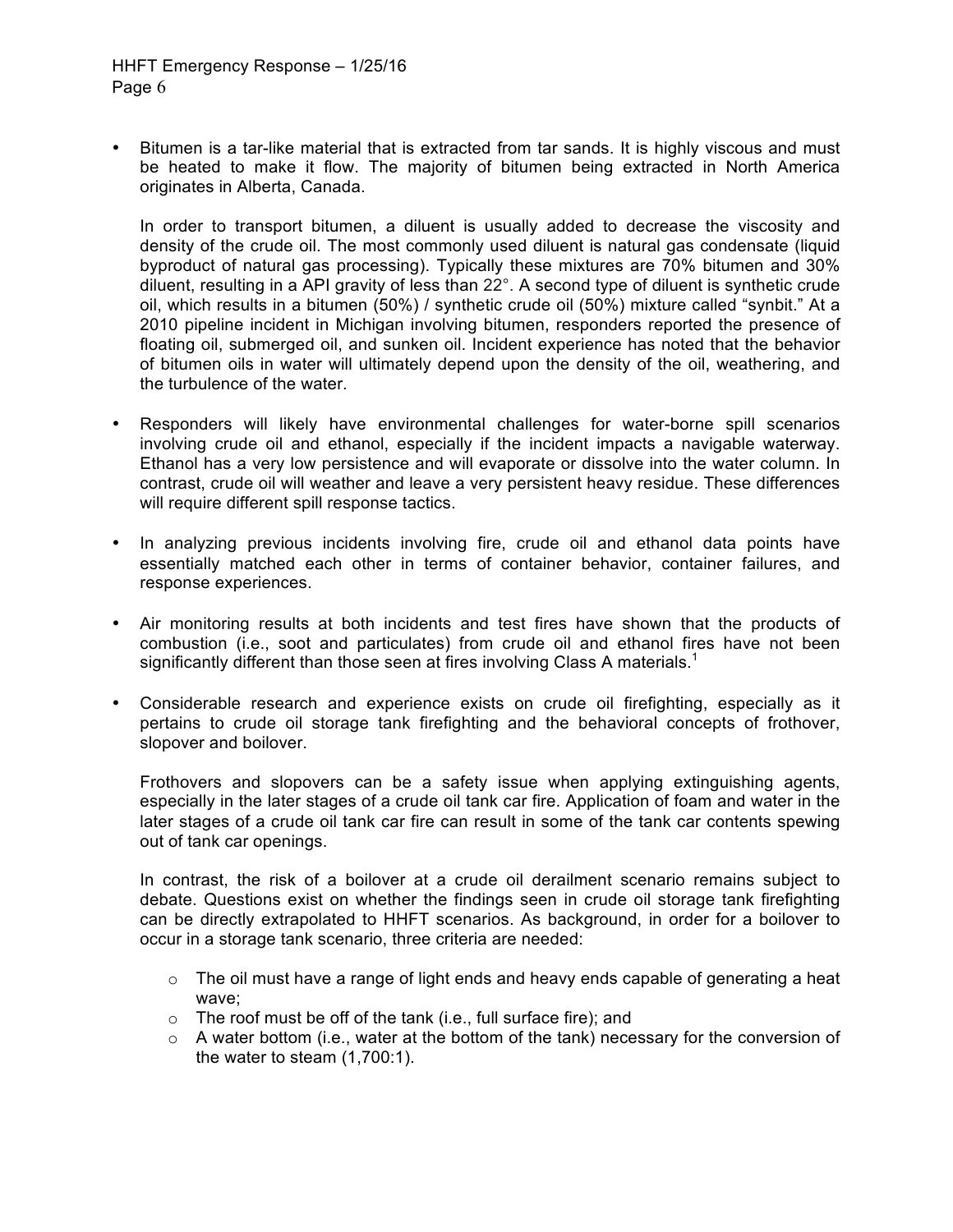As the oil burns, the light ends burn off and a heat wave consisting of the heavier oil elements is created. When this heat wave reaches the water bottom, the water rapidly flashes over to steam at an expansion ratio of 1,700:1 and forces the ejection of the crude oil upward and out of the tank.

While always possible, the conditions needed for a boilover appear to lower the probability of a boilover occurring in a tank car derailment scenario as compared to a crude oil storage tank scenario.

A key factor in assessing the probability of a boilover is the amount of water in the container. Based upon observations at a number of refineries, shale oil tank cars are typically arriving at refineries with <1% water. Mechanical agitation from the transportation of crude oil in a tank car keeps the water content in suspension. In addition, crudes in rail transport do not have the same residence time for the water to accumulate at the bottom of a moving tank car as it does in a static fixed storage tank. It is difficult to achieve all of the conditions needed for a boilover to occur in this scenario. However, the indiscriminate application of large water streams into a pile of burning tank cars that result in water getting inside of a tank car may increase the risk of a boilover later in the incident.

The following observations have been noted with respect to crude oils and ethanol as found in HHFT scenarios:

• Incidents involving crude oil products with varying percentages of dissolved gases have not generated significant emergency response issues in terms of fire behavior once ignition occurs. Dissolved gases and light ends may facilitate easier ignition of the released product when the initial tank car stress / breach / release events take place. There does not appear to be significant differences in fire behavior once ignition occurs. Once light ends burn off, a heavier, more viscous crude oil product will often remain.

In non-fire spill scenarios, vapor concentrations have been confirmed via air monitoring. Air monitoring at non-fire events has also shown that the light ends will boil off within several hours. Obtaining the Certificate of Analysis (or comparable information) from the shipper may provide key information on the crude oil viscosity and make-up for assessing potential spill behavior in water.

• Incident experience has shown that very seldom does the fire completely consume all of the product within a tank car. Responders have noted that once the light ends have burned off and the intensity of a crude oil tank car fire levels off to a steady state fire, the heavier ends continue to burn similar to a "smudge pot."

### **III. THE CONTAINERS**

At the present time, crude oil and ethanol are transported in DOT-111 or CPC-1232 tank cars. On May 8, 2015, the US DOT/PHMSA issued a final rule (HM-251) that provided risk-based regulations pertaining to HHFT operations and new tank car standards for HHFT's. As specified in the final rule, during the period of 2017 through 2025 DOT-111 and CPC-1232 tank cars used for the shipment of flammable liquids in HHFT service will be either removed from service, retrofit to meet a new DOT-117R standard, or replaced by the new DOT-117 tank car. New tank cars constructed after October 1, 2015 must meet the DOT-117 design or performance criteria.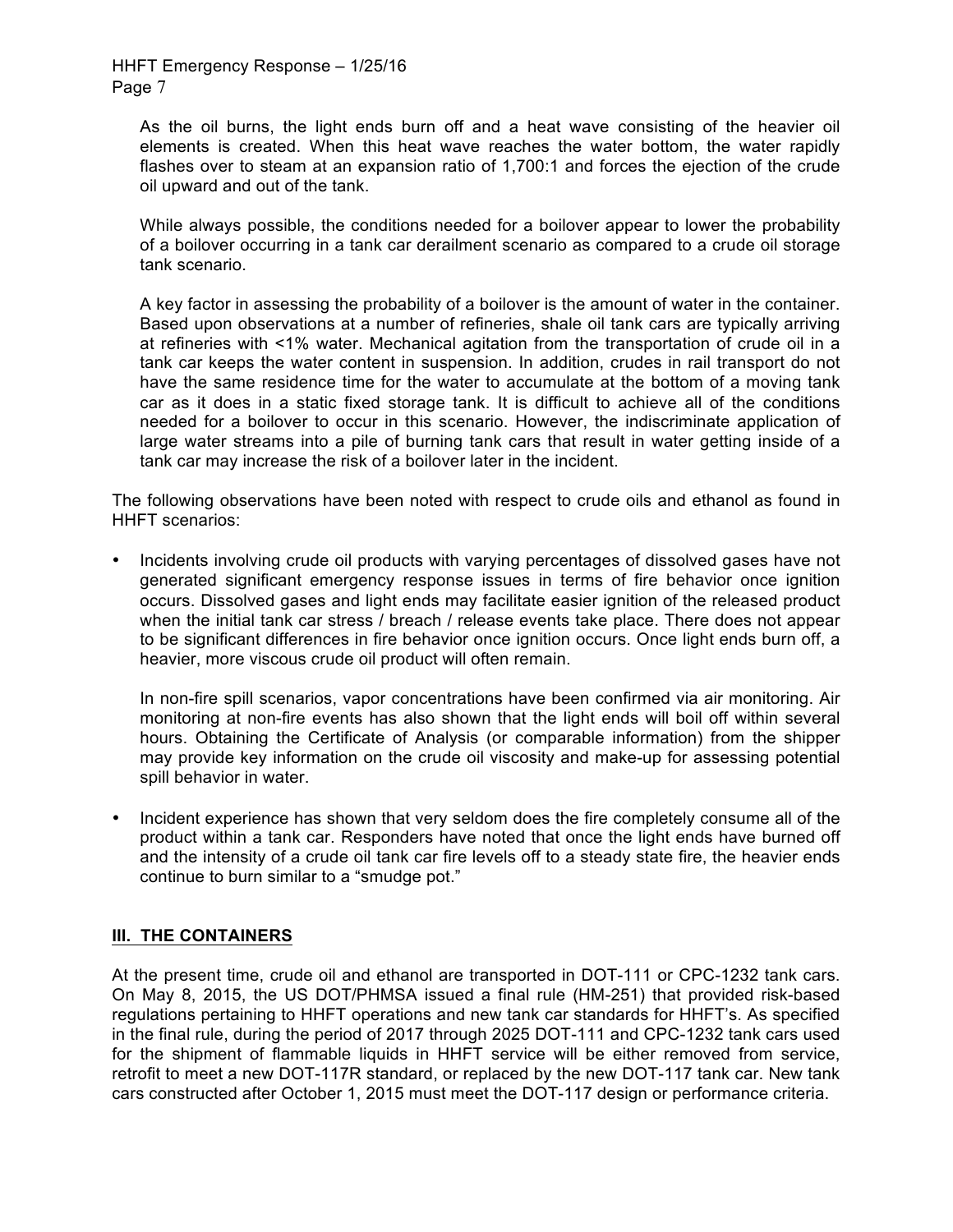On December 4, 2015, the Fixing America's Surface Transportation (FAST) Act was signed into law and revised the May 8, 2015 rulemaking to now apply to all flammable liquids transported by rail. See Table 2 for a comparison of the U.S. and Canadian retrofit schedules.

| Table 2<br>Comparison of Tank Car Phase Out Schedule - U.S. vs. Canada |                                                            |                                     |                          |  |  |  |
|------------------------------------------------------------------------|------------------------------------------------------------|-------------------------------------|--------------------------|--|--|--|
| <b>Tank Car</b>                                                        | <b>U.S. FAST</b>                                           | <b>Tank Car</b>                     | Canadian                 |  |  |  |
| <b>Spec / Service</b>                                                  | <b>Retrofit Timeline</b>                                   | <b>Spec / Service</b>               | <b>Retrofit Timeline</b> |  |  |  |
| Non-Jacketed DOT-                                                      | Crude Oil - 1/1/18                                         | Non-Jacketed DOT-                   | 5/1/17                   |  |  |  |
| 111 in PG I Service                                                    | Other $-5/1/25$                                            | 111 - Crude Oil                     |                          |  |  |  |
| Jacketed DOT-111                                                       | Crude Oil - 3/1/18                                         | Jacketed DOT-111 -                  | 3/1/18                   |  |  |  |
| in PG I Service                                                        | Other $-5/1/15$                                            | Crude Oil                           |                          |  |  |  |
| Non-Jacketed CPC-                                                      | Crude Oil - 4/1/20                                         | Non-Jacketed CPC-                   | 4/1/20                   |  |  |  |
| 1232 in PG I Service                                                   | Other - May 1, 2025                                        | 1232 - Crude Oil                    |                          |  |  |  |
| Non-Jacketed DOT-<br>111 in PG II Service                              | Crude Oil - 1/1/18<br>Ethanol $-5/1/23$<br>Other $-5/1/29$ | Non-Jacketed DOT-<br>111 - Ethanol  | 5/1/23                   |  |  |  |
| Jacketed DOT-111<br>in PG II Service                                   | Crude Oil - 3/1/18<br>Ethanol $-5/1/23$<br>Other $-5/1/29$ | Jacketed DOT-111 -<br>Ethanol       | 5/1/23                   |  |  |  |
| Non-Jacketed CPC-<br>1232 in PG II<br>Service                          | Crude Oil - 4/1/20<br>Ethanol $-7/1/23$<br>Other $-5/1/29$ | Non-Jacketed CPC-<br>1232 - Ethanol | 7/1/23                   |  |  |  |
| Jacketed CPC-1232                                                      | Crude Oil - 5/1/25                                         | Jacketed CPC-1232                   | 5/1/25                   |  |  |  |
| in PG I and II                                                         | Ethanol $-5/1/25$                                          | in PG I and II & All                |                          |  |  |  |
| Service and All                                                        | Other PG $I - 5/1/25$                                      | Remaining TC's in                   |                          |  |  |  |
| Remaining TC's in                                                      | Other PG II & III -                                        | <b>Other Flammable</b>              |                          |  |  |  |
| <b>PG III Service</b>                                                  | 5/1/29                                                     | <b>Liquid Service</b>               |                          |  |  |  |

From a risk-based response perspective, the enhanced DOT-117R and DOT-117 tank cars will have most of the same construction features currently found on high-pressure tank cars used for the transportation of liquefied gases (e.g., LPG, anhydrous ammonia, etc.). These features will include full-height 1-2-inch thick head shields, jacketing, thermal protection, increased shell thickness (DOT-117), top fitting protection, and either removal or redesign of the bottom outlet handle.

The following facts can be noted with respect to the behavior of the railroad tank cars in a HHFT scenario:

• Tank cars equipped with jacketing and thermal protection have performed better than the legacy DOT-111 and non-jacketed CPC-1232 (i.e., Interim DOT-111) tank cars in derailment scenarios involving fire.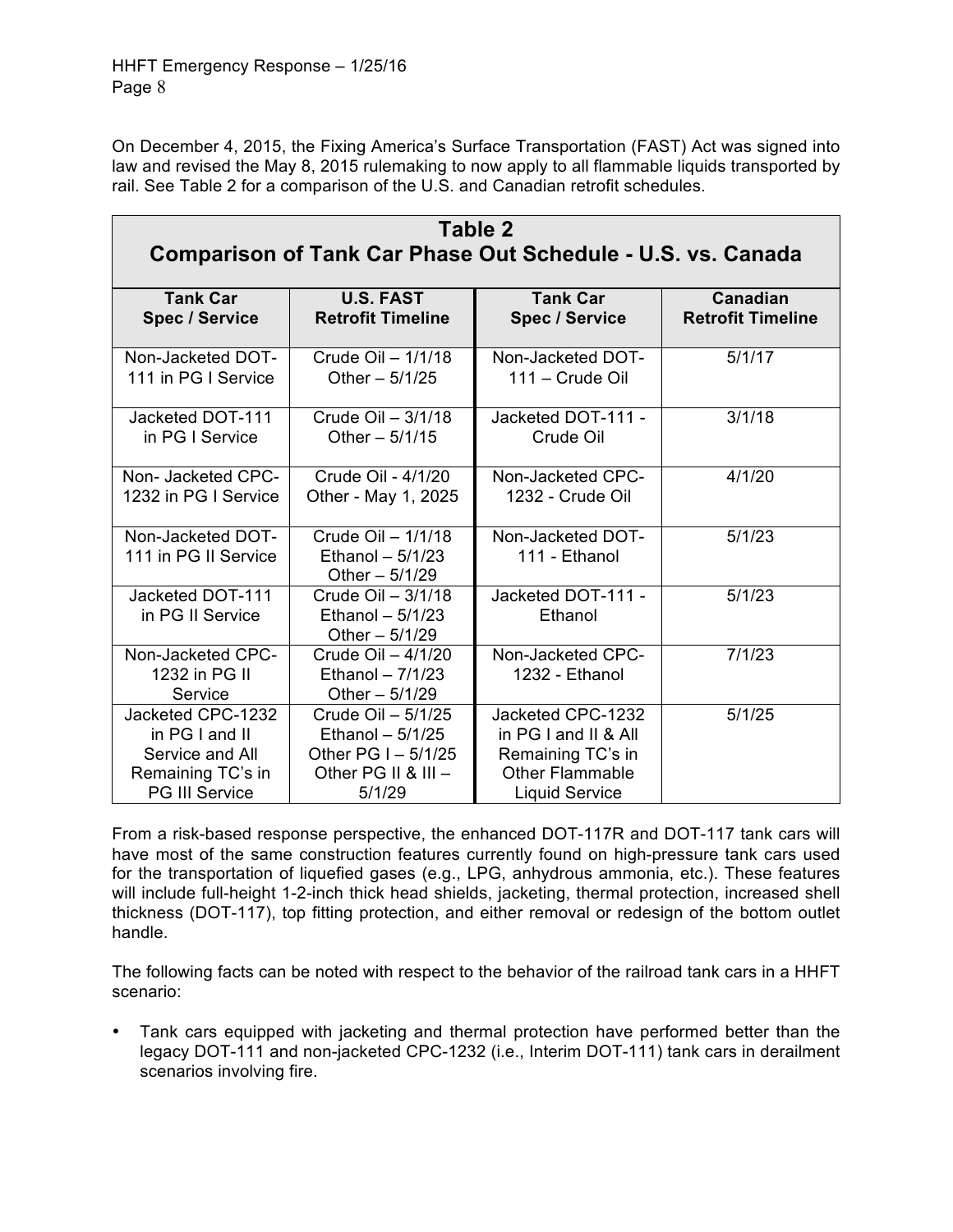Observations show that the number of tank cars that breach or fail is dependent on the type of tank car involved (e.g., DOT-111, CPC-1232 jacketed vs. non-jacketed tank car) and the configuration of the derailment (i.e., in-line vs. accordion style). Tank cars that pile up generally sustain greater numbers of car-to-car impacts that result in breaches, or will be susceptible to cascading thermal failures from pool fires. Tank cars that roll over in-line are less susceptible to a container breach, but may leak from damaged valves and fittings.

After the initial mechanical stress associated with a derailment, crude oil and ethanol tank cars may breach based upon a combination of (a) thermal stress from an external fire impinging on the tank car shell, (b) the heat-induced weakening and thinning of the tank car shell metal, and (c) the tank car internal pressure. The hazards posed by the release of flammable liquids include flash fires, pool fires, fireballs from container failure (i.e., radiant heat exposures) and any associated shock wave.

• For example, all of the crude oil tank cars involved in the Mount Carbon, WV derailment were CPC-1232 tank cars with no thermal protection. During the derailment sequence, two tank cars were initially punctured releasing more than 50,000 gallons of crude oil. Of the 27 tank cars that derailed, 19 cars became involved in the pileup and post-accident pool fire. The pool fire caused thermal tank shell failures on 13 tank cars that otherwise survived the initial accident.<sup>2</sup>

Also of critical importance to responders is the timing of the tank shell failures. Emergency responders at the Mount Carbon, WV incident reported the first thermal failure about 25 minutes after the accident. Within the initial 65 minutes of the incident, at least four tank car failures with large fireball eruptions occurred. The  $13<sup>th</sup>$  and last thermal failure occurred more than 10 hours after the accident. $3 \overline{ }$ 

The size of the area potentially impacted by both the fireball and radiant heat as a result of a tank car failure are key elements in a risk-based response process. A review of research literature by the Sandia National Laboratory for U.S. DOT / PHMSA showed that a 100 ton release of a flammable liquid (approximately equivalent to a 30,000 gallon tank car) with a density similar to kerosene or gas oil would produce a fireball diameter of approximately 200 meters (656 feet) and a duration of about  $10 - 20$  seconds.<sup>4</sup> This information can assist Incident Commanders in determining protective action distances as part of a risk-based response process.

Observations that can be made with respect to the behavior of the railroad tank cars in a HHFT scenario include:

- Derailments resulting in a liquid pool fire scenario can lead to the failure of valve gaskets, which leads to additional tank car leaks and associated issues during derailment clean-up and recovery operations.
- Tank cars that have been breached and involved in fire will usually contain some residual product that will continue to produce internal vapors (i.e., typically a vapor rich environment). There have been instances where tank cars being moved during clean-up and recovery operations have allowed air to enter the tank resulting in a flash fire / jet fire from the container breach. Responders should expect vapor flash fires at any time and in any direction, especially during wreck clearing and clean-up operations.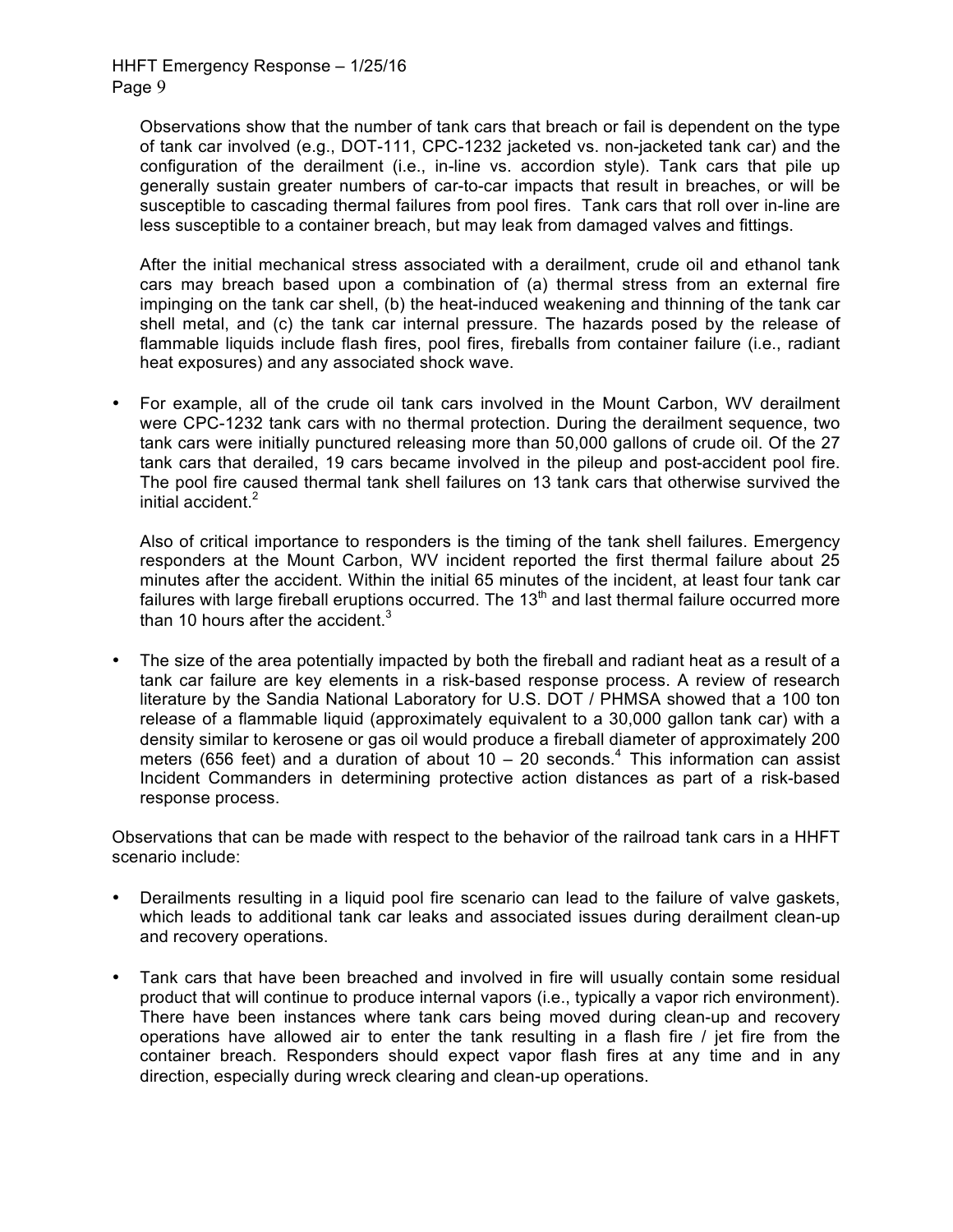- Heat induced tears (HIT) have been observed on tank cars containing both crude oil and ethanol. At this time no relationship between the activation of a pressure relief device and the blistering of the tank car shell has been observed. While the majority of heat induced tears (HIT) have occurred during the initial 1-6 hours of an incident, tank car failures can occur at any time. Heat induced tearing has occurred within 20 minutes of the derailment and as long as 10+ hours following the initial derailment.
- There can be significant differences in product behavior (e.g., physical properties, internal pressure), tank car design and construction, and breach-release behaviors between pressure tank cars such as the DOT-105 and DOT-112/114 tank cars, and non-pressure tank cars such as the DOT-111 and CPC-1232. There has been no evidence of runaway linear cracking or separation as historically observed with pressure tank car failures occurring in unit train scenarios involving crude oil.

Based upon Federal Railroad Administration (FRA) reports, the following container behavior observations have been noted:  $5, 6$ 

- $\circ$  Container separation has occurred at derailments involving ethanol tank cars in Arcadia, OH and Plevna, MT. A separation occurs when a thermal tear propagates circumferentially from each end of the tear and results in the tank car completely or nearly fragmenting into multiple pieces.
- $\circ$  The FRA report also noted that some of the "explosions" at these derailments may be the result of either a rapid massive vapor release in a matter of seconds which can cause a blast wave the effects of which are limited to relatively short distances or the misrepresentation of the fire ball type of burning as an "explosion."

As used within the fire service and defined by the National Fire Protection Association (NFPA), a BLEVE is a major container failure, into two or more pieces, at a moment in time when the contained liquid is at a temperature well above its boiling point at normal atmospheric pressure. DOT-111 and CPC-1232 tank cars transporting crude oil do not appear to be susceptible to the separation / fragmentation of the tank car, similar to that seen with pressurized tank cars. However, as noted above, separation of ethanol tank cars has occurred at two incidents.

- The term "equilibrium" is used at various places within this paper to describe the point in which the fire problem is no longer expanding and has achieved a "steady state" of fire and container behavior. It usually takes place after most of the light ends have burned off and the intensity of the fire is no longer increasing. The following fire behavior and incident characteristics would be indicative of the state of "equilibrium:"
	- 1. The fire is confined to a specific area with little probability of growth in either size or intensity.
	- 2. There is low probability of additional heat induced tears or container breaches caused by fire impingement directly upon tank cars.
	- 3. There are no current pressure relief device (PRD) activations indicating continued heating of tank cars.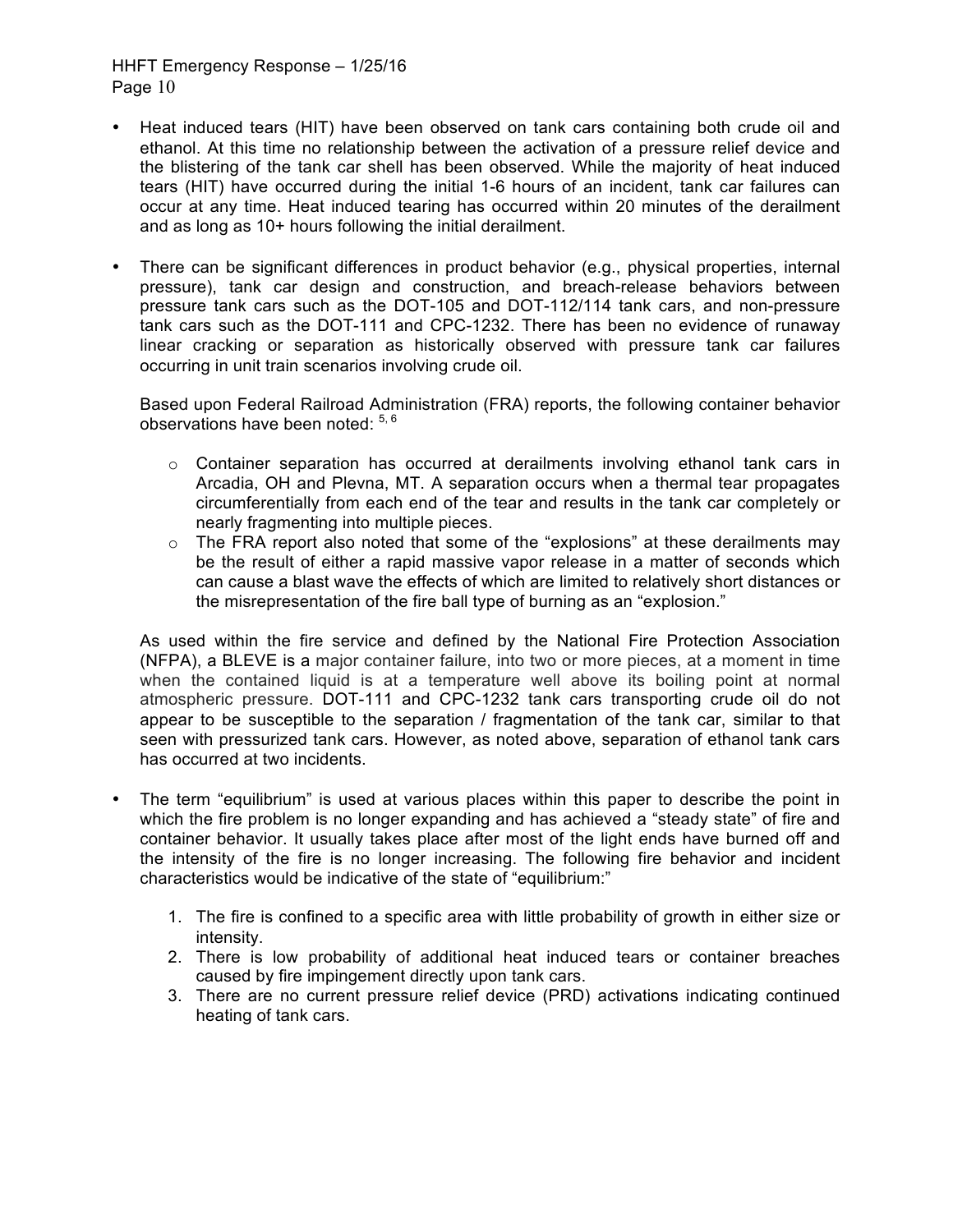### **IV. INCIDENT MANAGEMENT**

Experience has demonstrated that HHFT incidents are large, complex and lengthy response scenarios that will generate numerous response issues beyond those normally seen by most local-level response agencies. In addition to the hazmat issues associated with the response problem, there will be a number of other secondary response issues that will require attention by Incident Command / Unified Command. These will include public protective actions, logistics and resource management, situational awareness, information management, public affairs, and infrastructure restoration. Expanding the ICS organization early to include command and general staff positions will be critical in both recognizing and managing these issues.

Most fire service emergencies are "high intensity, short duration events" terminated in a matter of hours or within a single operational period. In contrast, major environmental incidents such as HHFT derailments are long duration events that will extend over several days. Smaller public safety response organizations may be overwhelmed by the multitude of governmental agencies and related organizations that will ultimately appear on-scene.

Unified command will be critical for the successful management of the incident. Keep in mind that the configuration of unified command during the first operational period will likely look a lot different in subsequent operational periods as the incident transitions and incident objectives change. Initial unified command will primarily consist of local response agencies who routinely work together at the local level (e.g., fire, LE, EMS with an initial railroad representative). As the incident expands and other agencies arrive on-scene, unified command will evolve to the organizational structure outlined in the National Response Framework or Canadian equivalent for oil and hazardous materials scenarios (i.e., Emergency Support Function (ESF- 10). Under ESF-10, unified command will likely consist of the following:

- Local On-Scene Coordinator (most likely the Fire Department during emergency response operations)
- State On-Scene Coordinator (usually designated state environmental agency)
- Federal On-Scene Coordinator (U.S. Environmental Protection Agency (EPA) or U.S. Coast Guard (USCG), based upon the location of the incident and its proximity to navigable waterways.
- Responsible Party or RP (e.g., railroad carrier, shipper)

As the size, scope and complexity of the incident increase, Incident Management Teams (IMT's) at the regional, state and federal levels can serve as an excellent resource to support unified command activities.

The application and use of risk-based response processes will be critical to the safe and successful management of the incident. All initial decisions should be driven by a risk-based size-up process, based upon product / container(s) behavior, incident location and exposures, and incident potential. A review of firefighter injury and fatality reports since 1970 shows that the greatest risk of responder injuries at hazardous materials emergencies will be First Responder – Operations level personnel operating during Hour 1 of the response.<sup>7</sup>.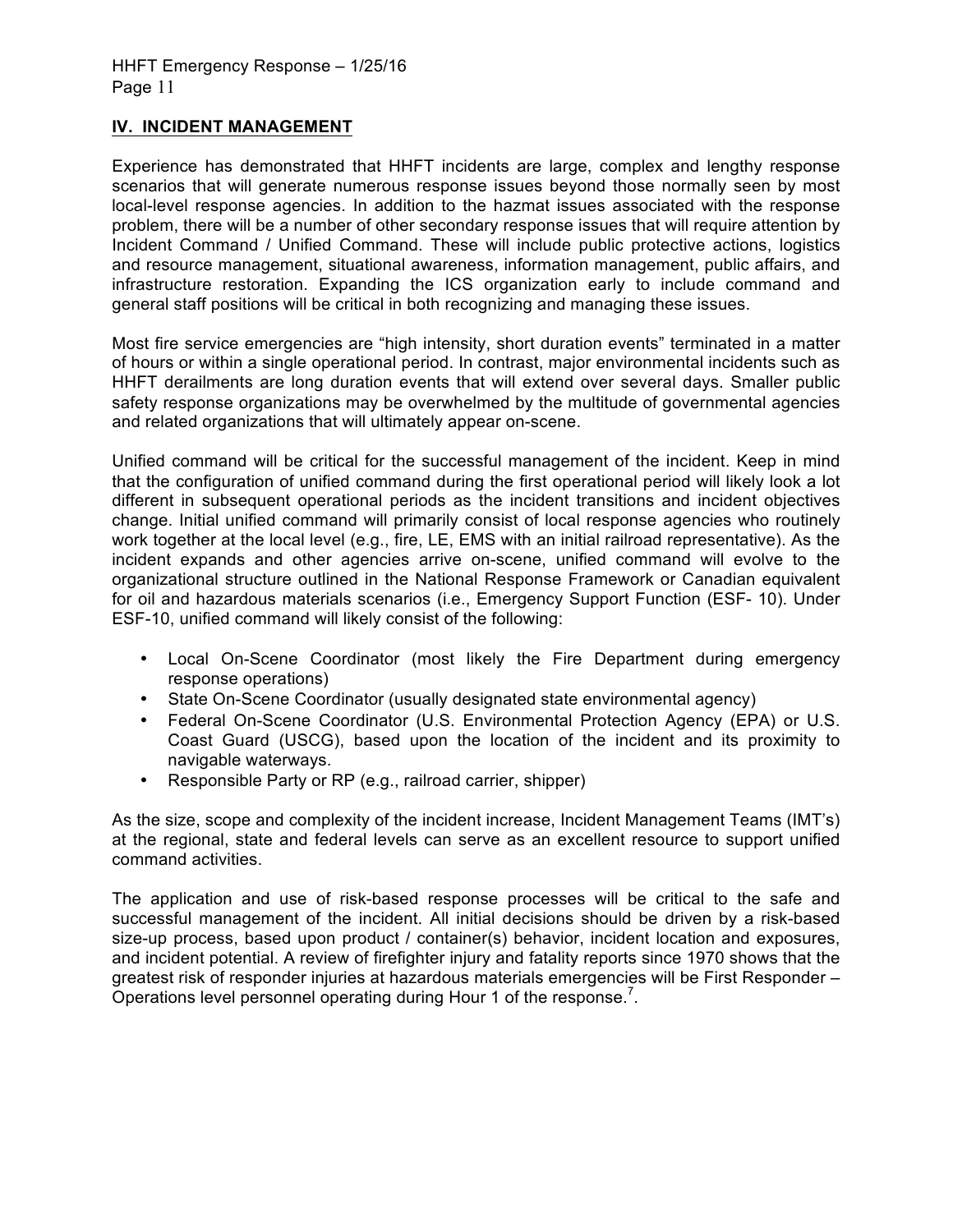# **V. TACTICAL CONSIDERATIONS**

**Class B Foam Operations**. An HHFT incident is a low frequency, high consequence scenario that will likely be the largest flammable liquid incident encountered by most response agencies. Challenges will include the location of the incident, the overall size and scope of the problem, the rapid growth of the fire and spill problem, and the level of resources available at the beginning of the incident. An objective assessment of most fire department Class B fire capabilities would likely show the following:

- Flammable liquids are the most common class of hazardous materials encountered by the fire service.
- Most fire department Class B fire operational capabilities are focused towards smaller flammable liquid scenarios involving vehicles and spills of 100 gallons and smaller.
- Gasoline tank truck emergencies (8,000 to 10,000 gallon capacity) are generally the largest flammable liquid scenario encountered. In most instances, defensive-based strategies to protect exposures and allow the fire to burn itself out are employed.
- Few municipal fire departments have the operational capability during the initial operational period to deal with large bulk flammable liquid scenarios, such as those found in petroleum storage tank emergencies.
- Industrial fire departments, such as those found in the petroleum and petrochemical industries, have Class B agent operational capabilities to acquire, deliver and sustain large Class B foam operations (2,500 gpm and higher) for large flammable liquid scenarios.
- All flammable liquid firefighting and Class B foam operations begin with the need for large water supplies to support cooling operations, exposure protection and fire extinguishment. With few exceptions, most railroad corridors do not have large flow hydrant–based water supplies immediately available. In addition, the use of natural water sources, such as streams and rivers, may not be easily and safely accessible.
- A review of previous HHFT incidents shows that the majority of firefighting operations after the initial response period have been conducted by emergency response contractors contracted by the Responsible Party (RP), with public fire departments in a supporting role.

The intent of presenting this assessment is to convey that initiating large flow foam operations at HHFT scenarios will be a significant operational challenge for many public fire departments. This will be a low frequency / high consequence scenario that will pose significant risks to emergency responders if offensive strategies are employed. In light of these risks, some jurisdictions have developed tactical pre-plans based upon local risk exposures to assess their ability to safely initiate offensive or defensive operations. A critical element of this process is the identification of "go / no go" areas where tactical response operations may not be possible based upon incident location, topography and scene access.

Formulas for calculating Class B foam concentrate requirements are referenced from *NFPA 11 – Standard for Low-, Medium-, and High Expansion Foam*, and are based upon either spill scenarios (i.e., less than 2-inches product depth) or product storage in depth scenarios. In contrast, flammable liquid spills along a railroad right-of-way are a hybrid, multi-dimensional scenario that can consist of surface spills, pooled product, and product absorbed into the railbed, soil, etc. As a result, foam calculations based upon NFPA 11 parameters on the area of involvement may not be accurate for HHFT scenarios.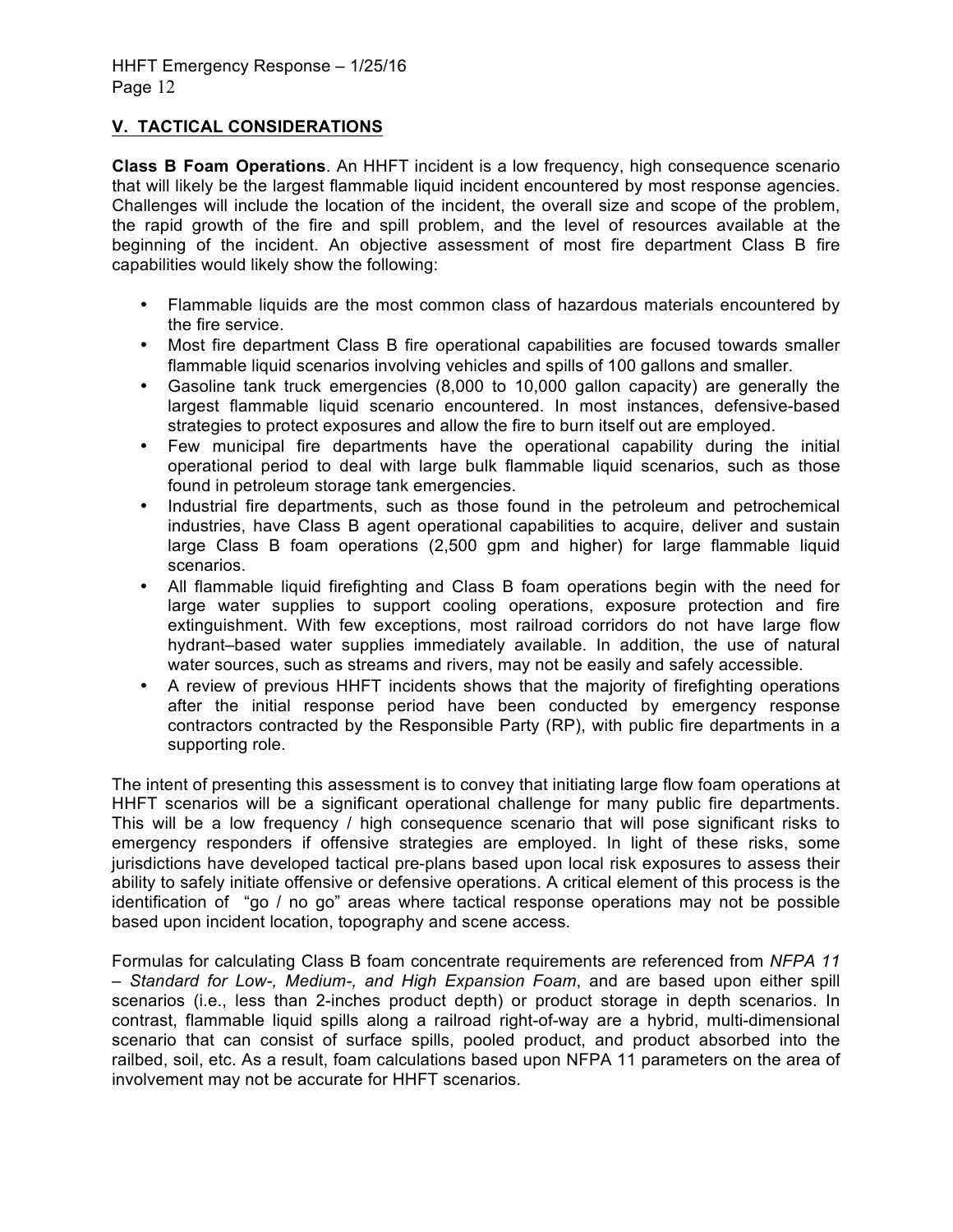A review of previous HHFT incidents shows that potential foam operations can fall into two different operational environments: (1) offensive operations to rapidly control or extinguish the fire in the early phases of the incident timeline, and (2) final extinguishment of the fire in the later phases of the incident timeline after the size and intensity of the fire have greatly diminished (i.e., equilibrium has occurred). Observations include the following:

- No HHFT scenarios have been controlled or extinguished in the early phases of the incident.
- The actual quantity of Class B foam concentrate supplies used for the control and extinguishment of HHFT incidents in the later phases of the incident timeline have been substantially less than the "area-based" planning values based upon the NFPA 11 parameters.
- Once "equilibrium" has been achieved and tank car metals cooled, individual tank cars with breaches and internal fires have been extinguished using as little as 8 gallons of Class B foam concentrate per tank car.
- The use of Class B firefighting foams in combination with dry chemical extinguishing agents (e.g., Purple K or potassium bicarbonate) will be critical tools in the controlling and extinguishing pressure fed fire scenarios.

**Risk-Based Tactical Considerations**. The following observations can be made with respect to tactical considerations at a HHFT scenario:

- Clues and signs that could indicate that the incident is likely to rapidly grow or cascade, include:
	- Running or unconfined spill fires and releases. Spills may flow into storm drains and other underground structures creating secondary spills and fires. In addition, the use of large water streams for cooling may also spread the fire to unintentional areas.
	- Direct flame impingement on tank cars from either a pool fire or torch fire.
	- Presence of heat induced blisters appearing on the tank car shell.
	- Activation of pressure relief devices (PRD).
	- Fire area has grown since emergency responders have arrived on-scene.

Any tank car that is subject to flame impingement and venting from a PRD is susceptible to container failure and the generation of a large fireball.

- Most emergency response agencies do not have a robust spill control capability, especially if waterways are involved. Most spill control resources (both land and water-based) at HHFT incidents have been provided by Oil Spill Response Organizations (OSRO's) and emergency response contractors retained by the Responsible Party. First responder spill control priorities will primarily be focused towards defensive tactics for non-fire scenarios to either keep the product out of the water or protect downstream water intakes, users and environmentally sensitive areas. Identification of these downstream sites and locations are critical planning elements.
- Based upon a review of 25+ HHFT incidents, once rapid growth of the fire occurs and PRD's begin to activate offensive strategies cannot be safely implemented until the fire problem achieves a "state of equilibrium," which is often 8+ hours into the incident. The following fire behavior and incident characteristics would be indicative of a "state of equilibrium:"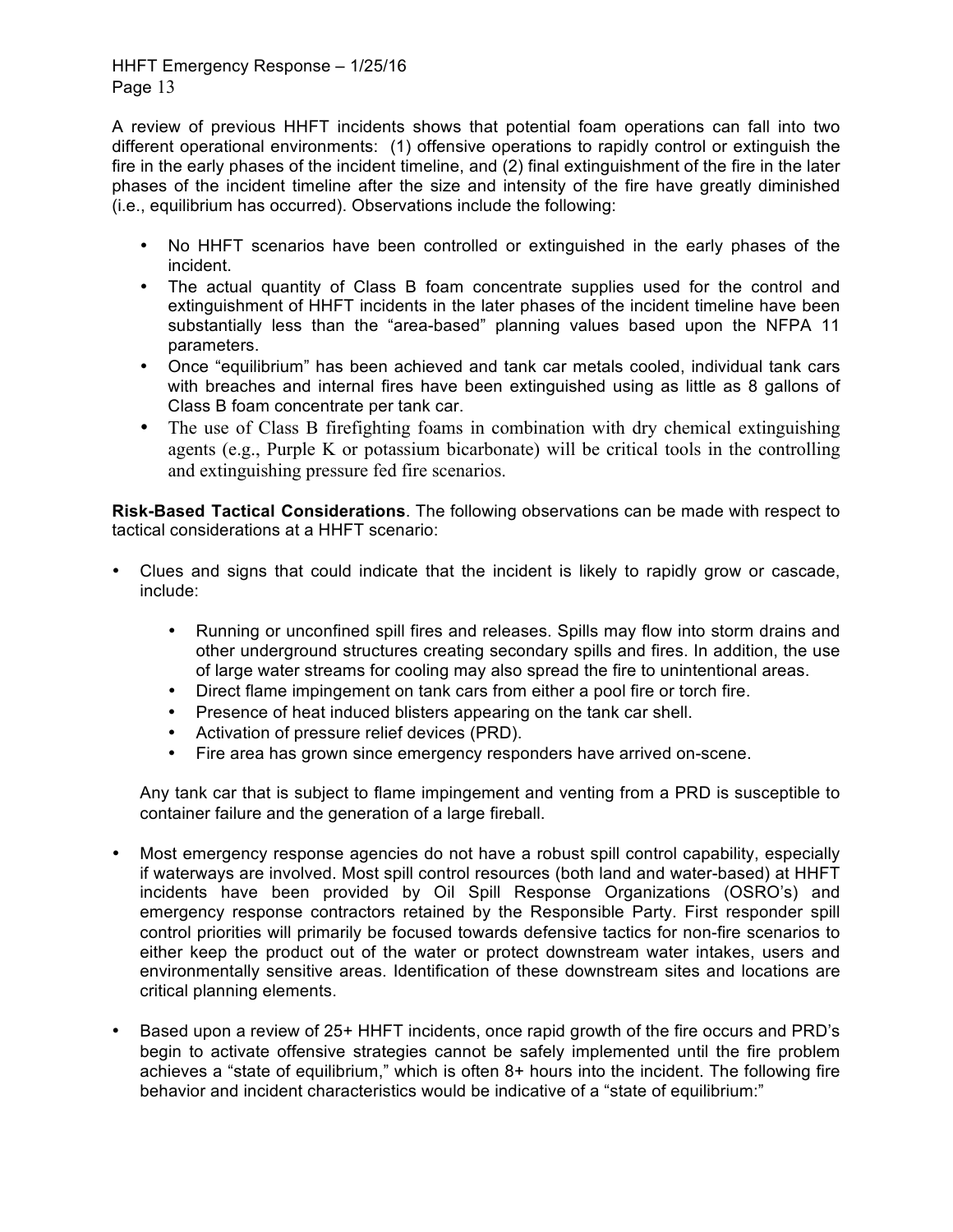- $\circ$  The fire is confined to a specific area with little probability of growth.
- $\circ$  There is low probability of additional heat induced tears or container breaches.
- $\circ$  There are no current PRD activations indicating continued heating of tank cars.
- $\circ$  The fire is primarily a two-dimensional fire versus a pressure-fed three-dimensional fire.
- Based upon previous incidents, the following factors can serve as an initial operational baseline for determining if the fire scenario can be controlled:
	- o Is the fire confined to a specific area with little likelihood of growth?
	- $\circ$  Is there a low probability of additional heat induced tears or container breaches?
	- $\circ$  Is the fire primarily a two-dimensional fire versus a large number of pressure-fed three-dimensional fires?
	- $\circ$  Are sufficient water supplies available for container cooling BEFORE foam operations are initiated? These cooling operations will be critical to the operational success of post-equilibrium fire attack operations.
	- $\circ$  Are sufficient Class B foam supplies, appliances and personnel competent in foam operations available? Once initiated, can the required foam operations be sustained?

**Post-Equilibrium Fire Operations**. Before offensive operations can be initiated after the state of equilibrium is achieved, the involved tank cars will likely have to be cooled. Responders should use thermal imagers or look for steam coming off the tank car shell to assess the product temperature. Product temperatures as high as 450° F. (232° C) have been observed in previous derailments. Assessment of the product temperature will be complicated if the tank car is jacketed.

Key elements of offensive strategies that have been employed at HHFT scenarios **after equilibrium** include (1) adopting a "divide and conquer" approach whereby involved tank cars are addressed one at a time; (2) tank cars being cooled to ensure the ability of Class B foams to seal against hot metal surfaces; (3) foam handlines being used to apply foam into breached tank cars; and (4) dry chemical agents, such as Purple K, being used to control any threedimensional fires.

### **VI. RISK-BASED RESPONSE: THE HHFT INCIDENT TIMELINE**

Incident size-up initiates the process of assessing the hazards and evaluating the potential risks at a HHFT scenario. As part of a risk-based response process, understanding the behavior of the container involved, its contents, the location of the incident and surrounding exposures are critical elements in determining whether responders should and can safely intervene.

To assist emergency responders in this process, an HHFT Incident Timeline was developed as a training tool (see pages 16-17). The timeline is designed to show the relationship between (a) the behavior of the tank car(s) and their contents; (b) key incident management benchmarks, and (c) strategic response options. An incident timeline can be an effective training tool. While specific timeline elements will vary based upon incident dynamics, local / regional timelines and operational capabilities, the timeline provides a visual tool that "helps to connect the dots" for incident action planning considerations.

The Incident Timeline consists of three screens. Key points of each screen include the following: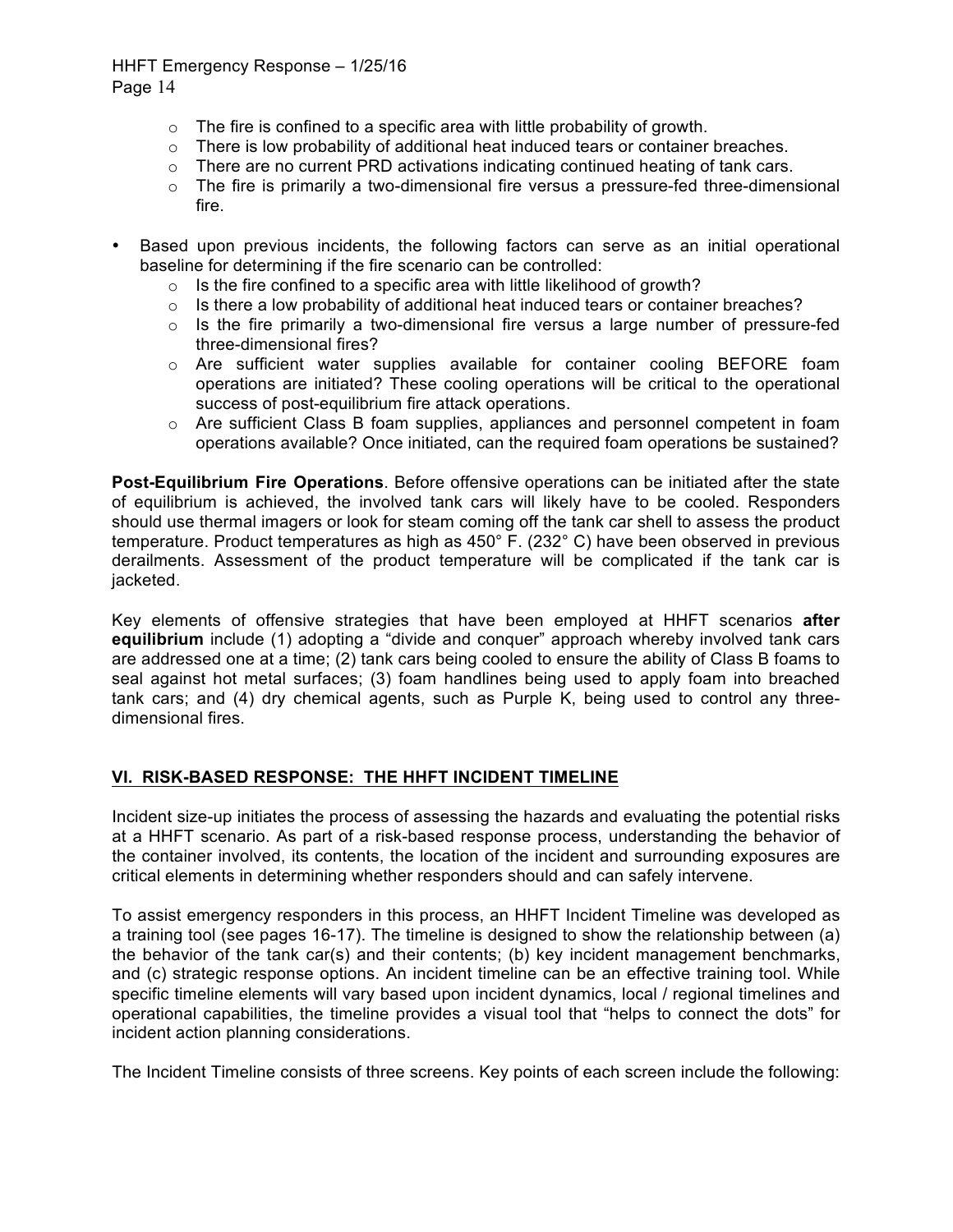# **1. Stress / Breach / Release Behaviors**

- The timeline focuses upon the first operational period.
- The curve represents the probability of container failures, which leads to a cascading and growing response scenario.
- The properties of the commodities being transported along with the speed of the train and the energy associated with the initial derailment will directly influence the initial container breach, spill / release behavior and ignition potential. After the initial mechanical stress caused by the derailment forces, subsequent container stress / breach / release behaviors will be thermal or fire focused.
- Incident growth will generally follow a process of (a) thermal stress from the initial fire upon the tank cars; (b) activation of tank car pressure relief devices; (c) continued thermal stress on adjoining tank cars from a combination of both pool fires and pressurefed fires from PRD's; (d) increasing probability of container failures through heat induced tears; and (e) subsequent fire and radiant heat exposures on surrounding exposures when explosive release events occur.
- Fires will continue to burn off the available flammable liquid fuel until such time that it achieves a level of "equilibrium" and is no longer growing in size or scope. **An analysis of historical incidents shows that equilibrium at a major incident may not occur for approximately 8-12 hours.** There is a lower probability of additional heat induced tears or tank car breaches once equilibrium is achieved.
- "Equilibrium" benchmarks would include the fire being confined to a specific area and no longer increasing in size or scope; no PRD activations, and the fire scenario primarily being a two-dimensional scenario, with any three dimensional pressure-fed fires decreasing in intensity.



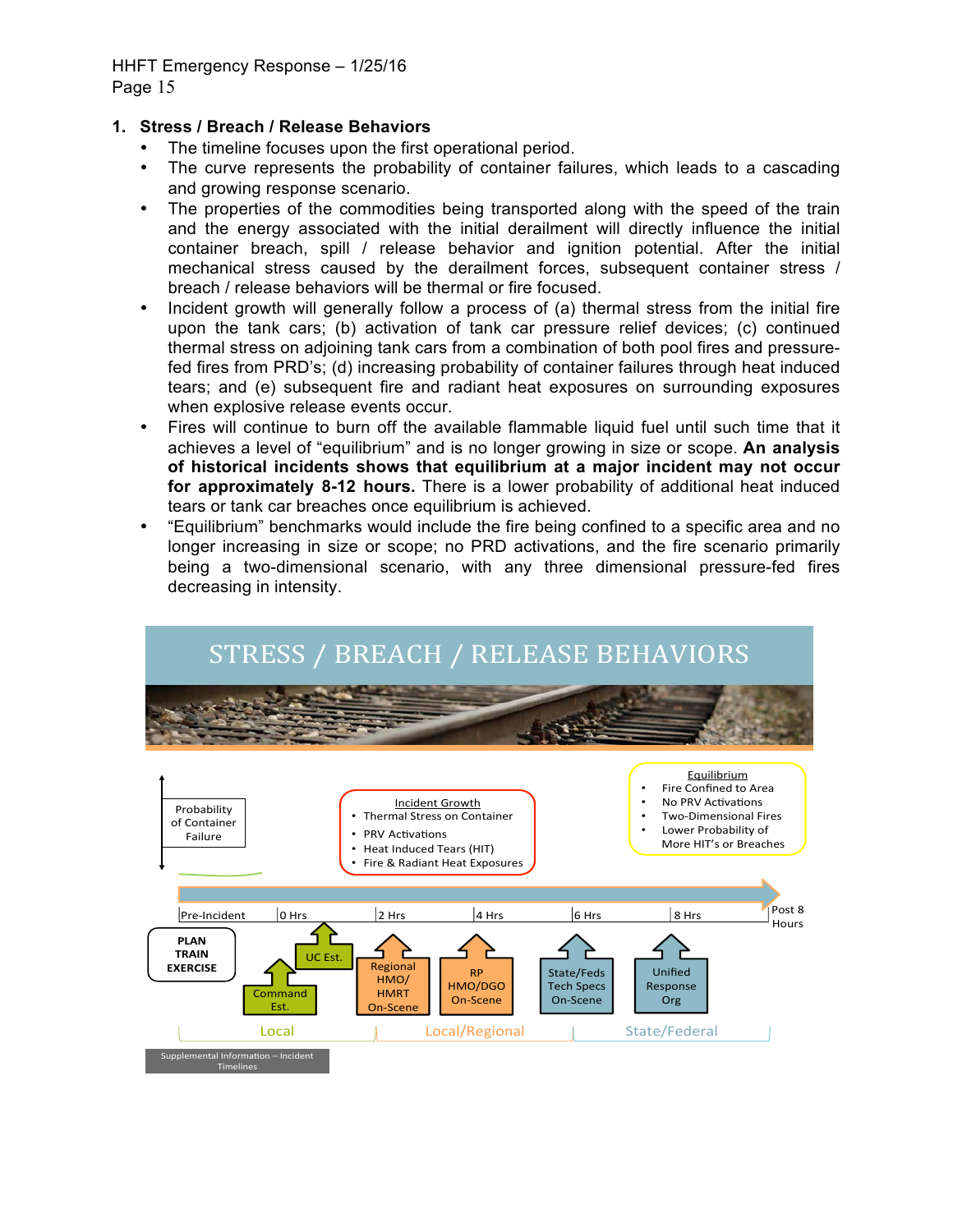### **2. Incident Management Benchmarks**

- Lessons learned from previous incidents clearly shows that communities that engage in pre-incident planning, training and exercise activities with fellow stakeholders establish the foundation for a safe and effective response. The importance of establishing relationships between all of the key players before the incident cannot be overemphasized.
- While the exact timeline will vary based upon local / regional resources and response times, key incident management benchmarks within hour 1 will include (a) conducting an incident size-up, identification of critical incident factors, and development of initial incident objectives; (b) establishment of command and an Incident Command Post (ICP) and (c) establishment of a unified command organization. Unified command at this phase of an incident will be local-centric and focus upon the integration of fire / rescue, law enforcement and EMS resources. Railroad personnel will primarily function in a liaison role during this initial window.
- Arrival of resources that can provide technical assistance to Incident Command / Unified Command (IC/UC) within the first several hours of the incident. Based upon local / regional capabilities and response times, this technical assistance may be provided through any combination of Technical Specialists, HazMat Officers, Hazardous Materials Response Teams (HMRT) or HazMat / Dangerous Goods Officers from the Responsible Party (RP).
- Arrival of additional governmental and RP representatives, as well as contractors working on behalf of the RP. Based upon incident location and response times, these elements will likely arrive on-scene in the later half of the first operational period.
- Once all of the players are on-scene, unified command will evolve to an organizational structure that will likely challenge the organizational skills of many response agencies. Unified Command will likely consist of:
	- o Local On-Scene Coordinator (most likely the Fire Department during emergency response operations)
	- o State On-Scene Coordinator (usually designated state environmental agency)
	- o Federal On-Scene Coordinator (U.S. Environmental Protection Agency (EPA) or U.S. Coast Guard (USCG), based upon the location of the incident and its proximity to navigable waterways.
	- o Responsible Party or RP (e.g., railroad carrier, shipper)

Other local, state, federal and non-governmental organizations will work through their respective On-Scene Coordinator or the Liaison Officer to bring their issues to the table.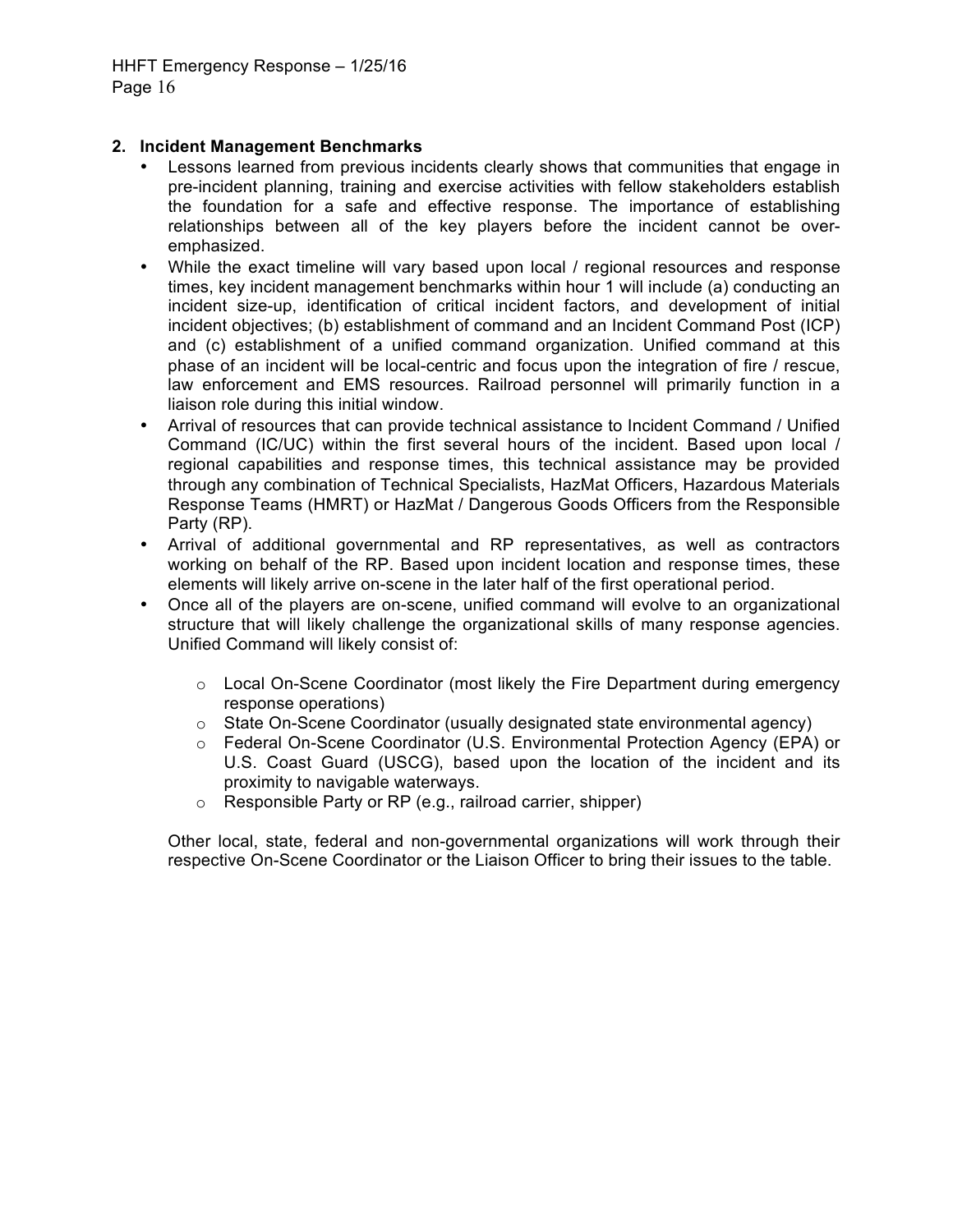

#### **3. Strategic Response Options**

- Once responders understand the relationship between the fire growth curve and the incident timeline, the strategic level options available to control the problem can be better assessed.
- In order to safely and successfully control a HHFT fire scenario, the following criteria must be considered:
	- o What is the likely outcome without intervention?
	- $\circ$  What is the status and growth pattern of the fire? Is the fire relatively small and not rapidly growing? Or is the incident rapidly expanding in both its size and scope?
	- o What is the probability of heat induced tears or container breaches occurring and preventing responders from safely approaching the incident close enough to apply foam and water streams? Once there is significant thermal stress on tank cars, PRD's start to activate and additional tank car breaches occur, the ability of emergency responders to influence the outcome is not likely.
	- $\circ$  Are sufficient water supplies and water movement capabilities available to support all exposure cooling and fire extinguishment operations?
	- $\circ$  Are sufficient Class B foam supplies and appliances available to support the required flow and concentrate requirements?
	- $\circ$  Are emergency response personnel trained and competent in large volume foam operations, and can they implement and sustain large volume foam operations in a time-constrained scenario?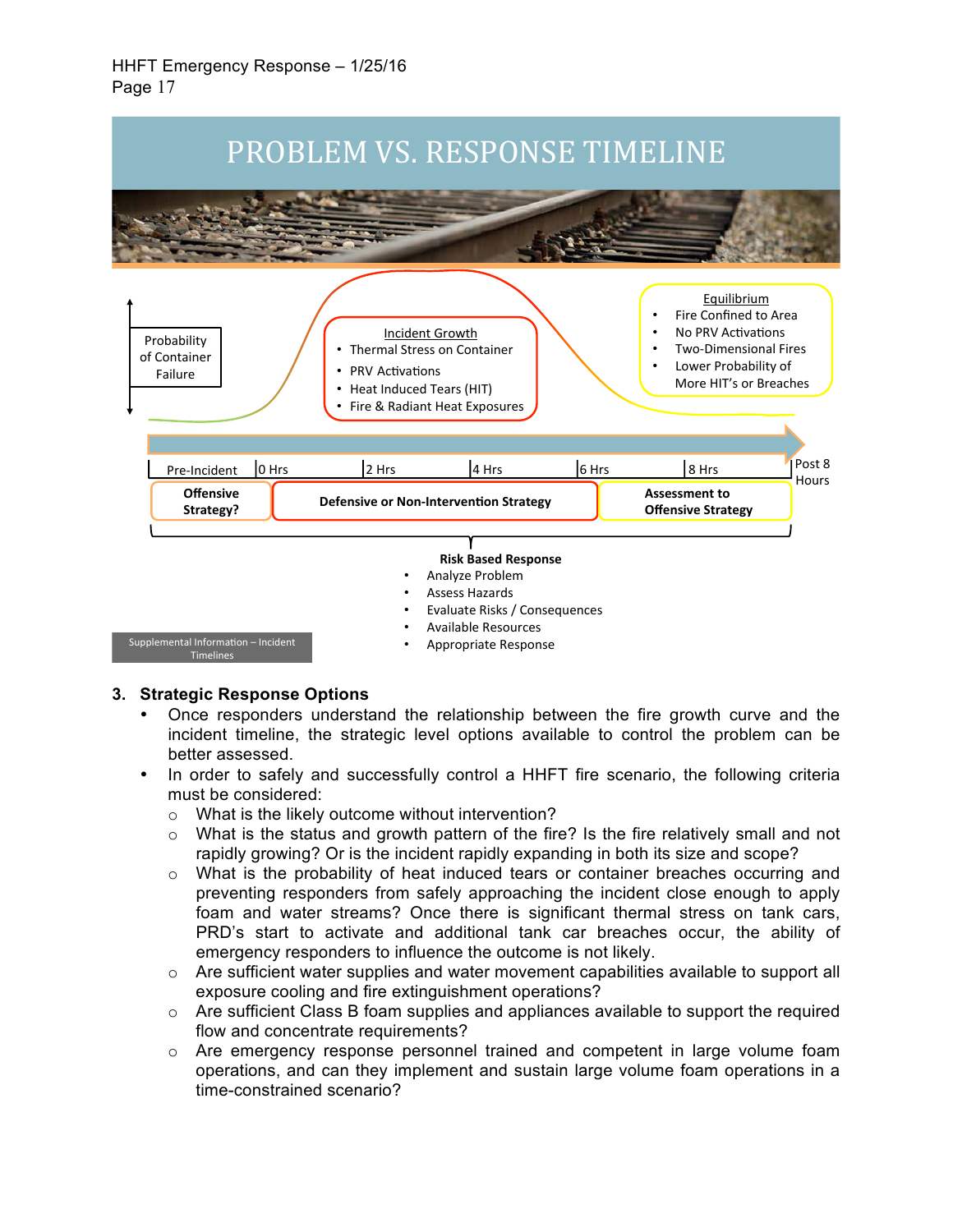- Based upon an analysis of approximately 25 HHFT incidents, there is a very limited window of opportunity in the early stages of an incident for implementing offensive fire control strategies. There is a higher probability that response options will be limited to defensive strategies (e.g., exposure protection) to minimize the spread of the problem or non-intervention strategies (i.e., no actions) until equilibrium is achieved. Using a riskbased response process will be critical for this re-assessment process.
- Once the equilibrium phase is achieved, responders may choose to switch to an offensive fire control strategy.

# **SUMMARY**

Changes in the North American energy sector and the increased utilization of High Hazard Flammable Liquid Trains (HHFT) have brought new challenges to the emergency response community. The objectives of this paper are to assist emergency planning and response personnel in preparing for incidents involving an HHFT within their community. . The information provided is based upon an analysis of approximately twenty-five HHFT incidents that have occurred, the lessons learned, and the input and experiences of approximately 15+ emergency response peers representing the railroad and petroleum industries, emergency response contractors, and the public safety emergency response community.

This paper is viewed as a living document, and will be updated to reflect new information, research and lessons learned from future incidents. Questions and comments should be directed to Gregory G. Noll at ggnoll@me.com.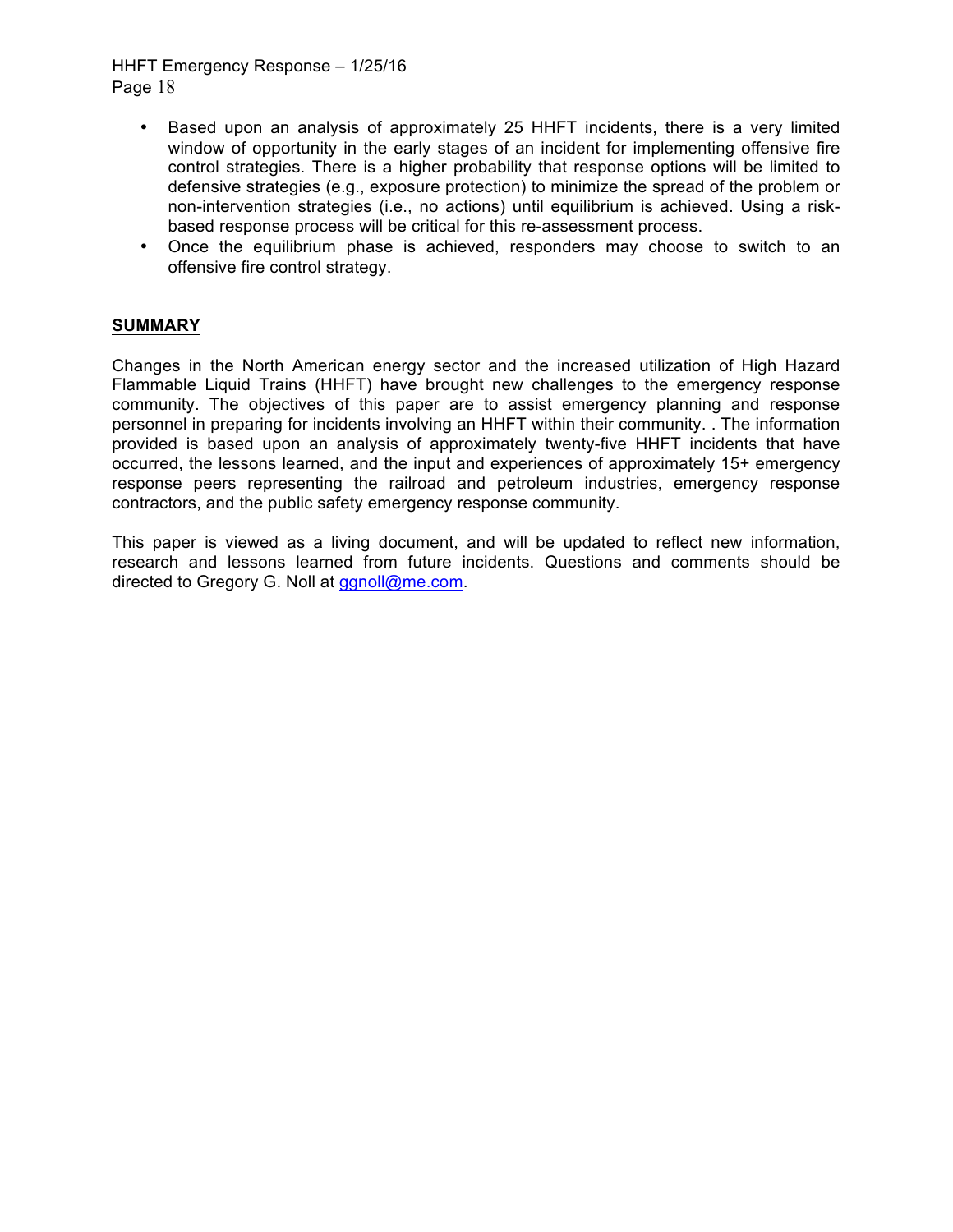#### **TERMS AND DEFINITIONS**

**Boiling Liquid, Expanding Vapor Explosion (BLEVE).** A major container failure, into two or more pieces, at a moment in time when the contained liquid is at a temperature well above its boiling point at normal atmospheric pressure (NFPA).

**Boilover**. The expulsion of crude oil (or certain other liquids) from a burning tank. The light fractions of the crude oil burn off producing a heat wave in the residue, which on reaching a water strata, may result in the expulsion of a portion of the contents of the tank in the form of a froth.

**Certificate of Analysis**. The characterization of the crude oil and its fractions produced by the product shipper. While primarily used for refinery engineering purposes, it can also provide critical information on how the crude oil will behave in a water-borne spill scenario.

**Frothover**. Can occur when water already present inside a tank comes in contact with a hot viscous oil which is being loaded

**Heat Induced Tear**. Also referred to as a thermal tear, a longitudinal failure that occurs in the portion of the tank car shell surrounding the vapor space of the tank following exposure to pool fire conditions. Thermal tears have been measured from 2 feet to 16 feet in length.

**High Hazard Flammable Liquid Train (HHFT).** A train that has a continuous block of twenty (20) or more tank cars loaded with a flammable liquid (i.e., unit train), or thirty-five (35) or more cars loaded with a flammable liquid dispersed through a train (i.e., manifest train with other cargo-type cars interspersed).

**Risk Based Response**. A systematic process by which responders analyze a problem involving hazardous materials, assess the hazards, evaluate the potential consequences, and determine appropriate response actions based upon facts, science, and the circumstances of the incident (NFPA 472).

**Slopover**. Can result when a water stream is applied to the hot surface of a burning oil, provided that the oil is viscous and its temperature exceeds the boiling point of water. It can also occur when the heat wave contacts a small amount of water stratified within a crude oil. As with a boilover, when the heat wave contacts the water, the water converts to steam and causes the product to "slop over" the top of the tank.

**Unit Train**. A train in which all cars carry the same commodity and are shipped from the same origin to the same destination, without being split up or stored en-route.

### **ENDNOTES**

- 1 Center for Toxicology and Environmental Health, "Bakken Crude Oil Burn Demonstration Air Monitoring and Sampling Report Prepared for Williams Fire & Hazard Control" (North Little Rock, AR: Center for Toxicology and Environmental Health, January 16, 2014), 12.
- 2 National Transportation Safety Board, Safety Recommendations to US DOT/PHMSA Ref: Retrofitting of Thermal Protection Systems for DOT Specification DOT-111 Tank Cars Used to transport Class 3 Flammable Liquids" (Washington, DC: NTSB, April 3, 2015, 5.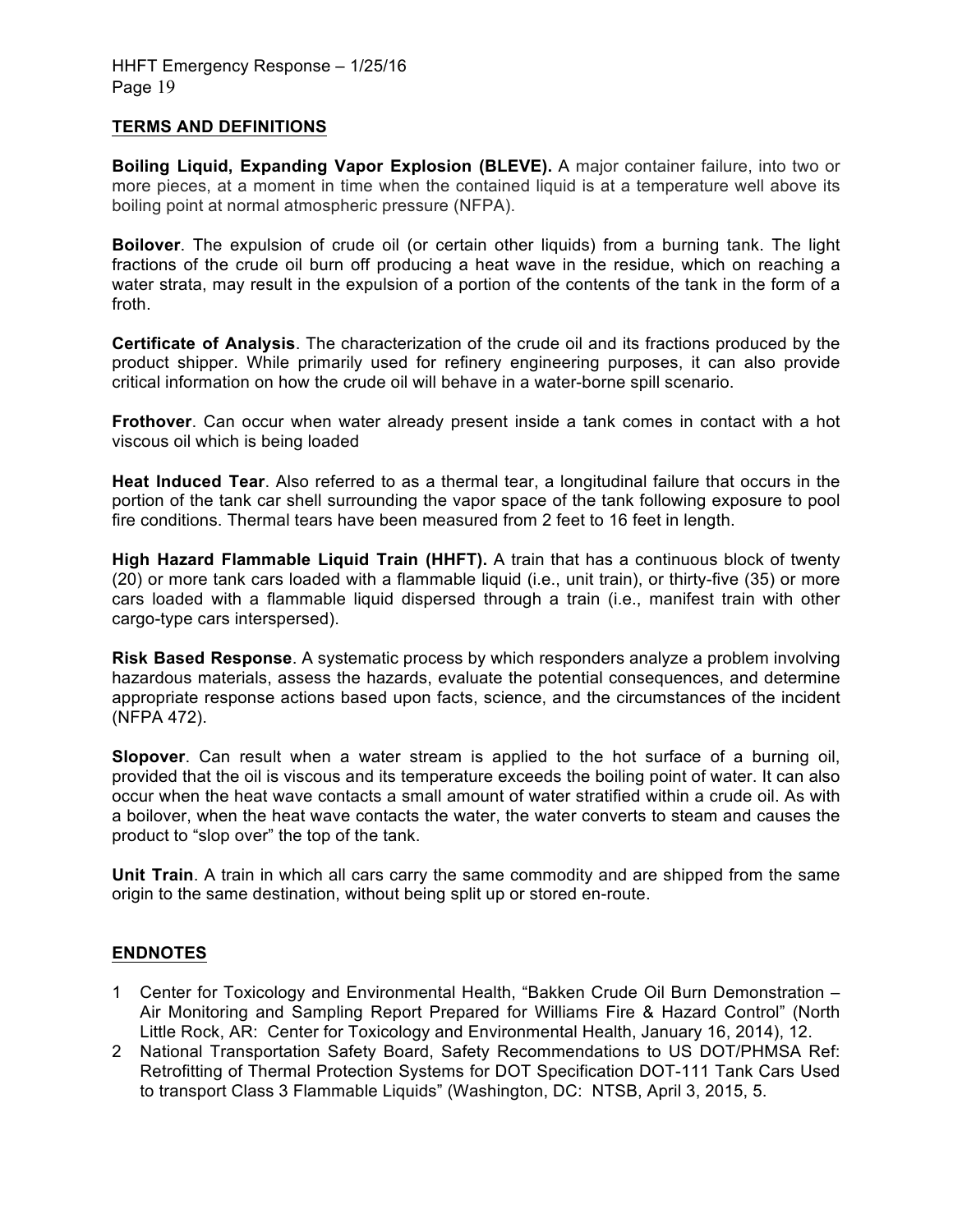- 3 Ibid. 8.
- 4 Sandia National Laboratories, "Literature Survey of Crude Oil Properties Relevant to Handling and Fire Safety in Transport" (Albuquerque, NM: Sandia National Laboratories, March 2015), 78.
- 5 Alexy, Karl, "Comparative Analysis of Documented Damage to Tank Cars Containing Denatured Alcohol or Crude Oil Exposed to Pool Fire Conditions" (Washington, DC: US DOT / Federal Rail Administration - date unknown), page 4.
- 6 Raj, Phani K., "Comparison of Magnitude of Hazards Resulting from the Release of Crude Oil and Ethanol from Tank Cars." 8.
- 7 Noll, Gregory, Survey of firefighter injury and fatality reports during the period of 1970 2015. Report sources included NFPA, NIOSH, U.S. Fire Administration and other open sources.

### **REFERENCES**

Alexy, Karl, "Comparative Analysis of Documented Damage to Tank Cars Containing Denatured Alcohol or Crude Oil Exposed to Pool Fire Conditions." Washington, DC: US DOT / Federal Rail Administration (date unknown).

Center for Toxicology and Environmental Health, "Bakken Crude Oil Burn Demonstration – Air Monitoring and Sampling Report Prepared for Williams Fire & Hazard Control." North Little Rock, AR: Center for Toxicology and Environmental Health, January 16, 2014.

National Fire Protection Association, NFPA 472 – Standard for Competence of Responders to Hazardous Materials / Weapons of Mass Destruction Incidents, Quincy, MA: NFPA, 2013.

National Oceanic and Atmospheric Administration, "Transporting Alberta Oil Sands Products: Defining the Issues and Assessing the Risks." Seattle, WA: US Dept. of Commerce / NOAA, September 2013.

Palmer –Huggins, Denise and Foss, Dr. Michele Michot, "The New Crudes: From Bakken to Bitumen." *The Coast Guard Proceedings of the Marine Safety & Security Council*, Fall 2015.

Raj, Phani K., "Comparison of Magnitude of Hazards Resulting from the Release of Crude Oil and Ethanol from Tank Cars." Washington, DC: US Department of Transportation / Federal Rail Administration, 2014.

Renewable Fuels Association, "Unit Train Derailment Case Study: Emergency Response Tactics." March 2015.

Sandia National Laboratories, "Literature Survey of Crude Oil Properties Relevant to Handling and Fire Safety in Transport." Albuquerque, NM: Sandia National Laboratories, March 2015.

U.S. Department of Transportation, Pipeline and Hazardous Materials Safety Administration. "Crude Oil Emergency Response: Lessons Learned Roundtable Report, July 1, 2014.

U.S. Department of Transportation, Pipeline and Hazardous Materials Safety Administration. Petroleum Crude Oil Commodity Preparedness and Incident Management Reference Sheet, September 2014.